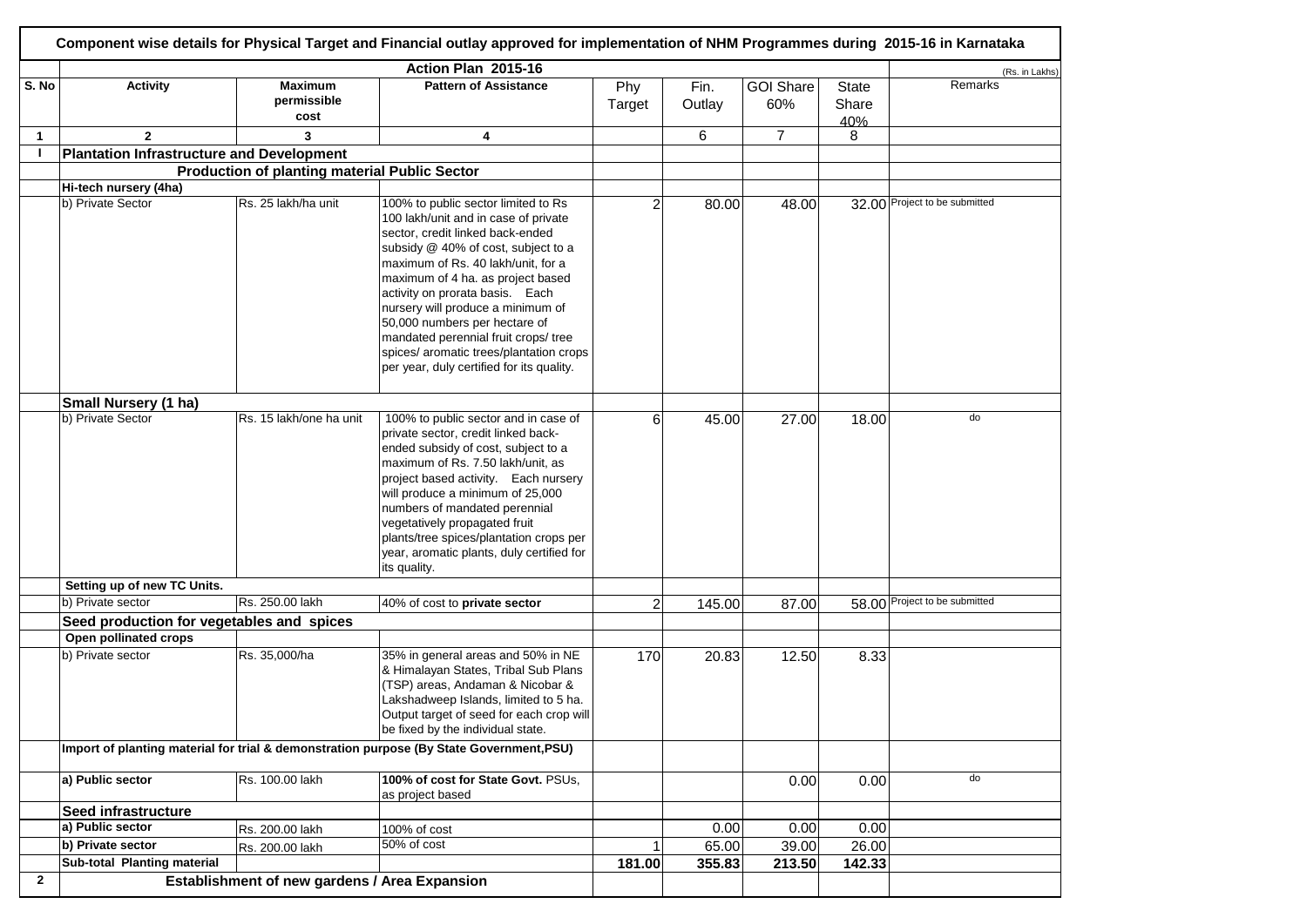| Fruit crops other than cost intensive crops using normal spacing (For a      |                                                  |                                                                                                                                                                                                                                                                                                                                |        |                  |       |       |  |
|------------------------------------------------------------------------------|--------------------------------------------------|--------------------------------------------------------------------------------------------------------------------------------------------------------------------------------------------------------------------------------------------------------------------------------------------------------------------------------|--------|------------------|-------|-------|--|
| maximum area of 4 ha per beneficiary)                                        |                                                  |                                                                                                                                                                                                                                                                                                                                |        |                  |       |       |  |
| <b>Fruits - Perennials</b>                                                   |                                                  |                                                                                                                                                                                                                                                                                                                                |        |                  |       |       |  |
| (a) Cost intensive crops                                                     |                                                  |                                                                                                                                                                                                                                                                                                                                |        |                  |       |       |  |
|                                                                              | Fruit crops like Grape, Kiwi, Passion fruit etc. |                                                                                                                                                                                                                                                                                                                                |        |                  |       |       |  |
| a) Integrated package with drip Rs. 4.00 lakh/ha.<br>irrigation and trellis. |                                                  | Maximum of Rs. 1.60 lakh/- per ha.<br>(40% of cost) for meeting the<br>expenditure on planting material and<br>cost of material for drip irrigation,<br>trellies and INM/IPM, in 3 installments<br>of 60:20:20 subject to survival rate of<br>75% in 2 <sup>nd</sup> year and 90% in 3rd year).                                |        | 0.00             | 0.00  | 0.00  |  |
| b) Without integration                                                       | Rs. 1.25 lakh/ha                                 | Maximum of Rs. 0.50 lakh/ha (40% of<br>cost) for meeting the expenditure on<br>planting material and cost of INM/IPM<br>in three installments of 60:20:20<br>subject to survival rate of 75% in 2 <sup>nd</sup><br>year and 90% in 3rd year.<br>For $(a)$<br>and (b) above, in the case of TSP<br>areas, Andaman & Nicobar and |        |                  | 0.00  | 0.00  |  |
| $4m \times 4m$                                                               | -do-                                             | -do-                                                                                                                                                                                                                                                                                                                           | 70.00  | 17.98            | 10.79 | 7.19  |  |
| 3m x 3m                                                                      | -do-                                             | -do-                                                                                                                                                                                                                                                                                                                           | 20.00  | $\frac{1}{5.57}$ | 3.34  | 2.23  |  |
| 3m x 2m                                                                      | -do-                                             | -do-                                                                                                                                                                                                                                                                                                                           | 160.00 | 48.00            | 28.80 | 19.20 |  |
| Sub total                                                                    |                                                  |                                                                                                                                                                                                                                                                                                                                | 250.00 | 71.54            | 42.93 | 28.62 |  |
| <b>Maintenance with Integration</b>                                          |                                                  |                                                                                                                                                                                                                                                                                                                                |        |                  |       |       |  |
| 1st Year                                                                     |                                                  |                                                                                                                                                                                                                                                                                                                                |        | 0.00             | 0.00  | 0.00  |  |
| $3m \times 3m$                                                               | -do-                                             | -do-                                                                                                                                                                                                                                                                                                                           | 6.55   | 0.66             | 0.39  | 0.26  |  |
| $3m \times 2m$                                                               | -do-                                             | -do-                                                                                                                                                                                                                                                                                                                           |        | 0.00             | 0.00  | 0.00  |  |
| 2nd Year                                                                     |                                                  |                                                                                                                                                                                                                                                                                                                                |        | 0.00             | 0.00  | 0.00  |  |
|                                                                              |                                                  |                                                                                                                                                                                                                                                                                                                                |        | 0.00             | 0.00  | 0.00  |  |
| Maintenance without Integration                                              |                                                  |                                                                                                                                                                                                                                                                                                                                |        |                  |       |       |  |
| 1st Year                                                                     |                                                  |                                                                                                                                                                                                                                                                                                                                |        | 0.00             | 0.00  | 0.00  |  |
| $4m \times 4m$                                                               | -do-                                             | -do-                                                                                                                                                                                                                                                                                                                           | 60.10  | 5.13             | 3.08  | 2.05  |  |
| 3m x 3m                                                                      | -do-                                             | -do-                                                                                                                                                                                                                                                                                                                           | 161.06 | 14.95            | 8.97  | 5.98  |  |
| 3m x 2m                                                                      | -do-                                             | -do-                                                                                                                                                                                                                                                                                                                           | 217.76 | 21.78            | 13.07 | 8.71  |  |
|                                                                              |                                                  |                                                                                                                                                                                                                                                                                                                                |        | 0.00             | 0.00  | 0.00  |  |
| 2nd Year                                                                     |                                                  |                                                                                                                                                                                                                                                                                                                                |        |                  |       |       |  |
| 3m x 3m                                                                      |                                                  |                                                                                                                                                                                                                                                                                                                                | 288.4  | 28.84            | 17.31 | 11.54 |  |
| $3m \times 2m$                                                               |                                                  |                                                                                                                                                                                                                                                                                                                                | 183.20 | 13.19            | 7.91  | 5.28  |  |
|                                                                              |                                                  |                                                                                                                                                                                                                                                                                                                                |        | 0.00             | 0.00  | 0.00  |  |
| Sub total maintance                                                          |                                                  |                                                                                                                                                                                                                                                                                                                                | 917.10 | 84.54            | 50.72 | 33.82 |  |
| iii) Banana (sucker)                                                         |                                                  |                                                                                                                                                                                                                                                                                                                                |        |                  |       |       |  |
| Integrated package with Rs. 2.00 lakh/ha<br>a)<br>drip irrigation.           |                                                  | Maximum of Rs. 0.80 lakh/ha (40% of<br>the cost) for meeting expenditure on<br>planting material, drip irrigation and<br>cost of material for INM/IPM, in 2<br>installments (75:25).                                                                                                                                           |        | 0.00             | 0.00  | 0.00  |  |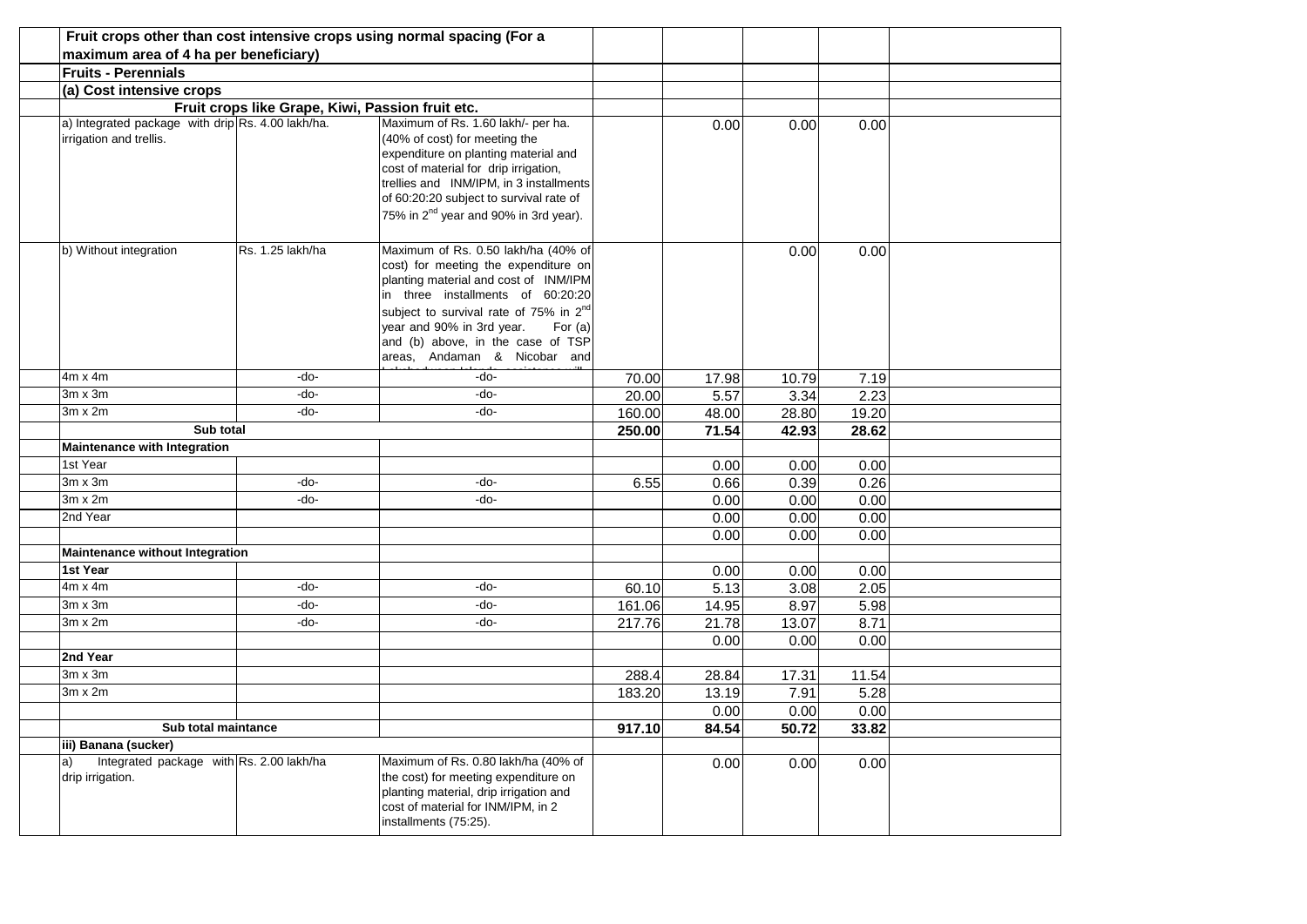| b) Without integration (2m x 2m)                                   | Rs.87,500/ha      | Maximum of Rs. 0.35 lakh/ha (40% of<br>cost) for meeting the expenditure on<br>planting material and cost of INM/IPM<br>in 2 installments (75:25). For (a) and<br>(b) above, in the case of TSP areas,<br>Andaman<br>&<br>Nicobar<br>and<br>Lakshadweep Islands, assistance will<br>be @ 50% of cost in 2 installments.        | 700    | 136.50 | 81.90  | 54.60 |  |
|--------------------------------------------------------------------|-------------------|--------------------------------------------------------------------------------------------------------------------------------------------------------------------------------------------------------------------------------------------------------------------------------------------------------------------------------|--------|--------|--------|-------|--|
| Sub total                                                          |                   |                                                                                                                                                                                                                                                                                                                                | 700    | 136.50 | 81.90  | 54.60 |  |
| Maintenance without Integration                                    |                   |                                                                                                                                                                                                                                                                                                                                |        |        |        |       |  |
| 1st Year                                                           |                   |                                                                                                                                                                                                                                                                                                                                |        |        |        |       |  |
|                                                                    |                   |                                                                                                                                                                                                                                                                                                                                | 671.38 | 43.64  | 26.18  | 17.46 |  |
| Sub total maintance                                                |                   |                                                                                                                                                                                                                                                                                                                                | 671    | 43.64  | 26.18  | 17.46 |  |
| iv) Pineapple (sucker)                                             |                   |                                                                                                                                                                                                                                                                                                                                |        |        |        |       |  |
| Integrated package with Rs. 3.00 lakh/ha<br>a)<br>drip irrigation. |                   | Maximum of Rs. 1.20 lakh/ha (40% of<br>the cost) for meeting expenditure on<br>planting material, drip irrigation and<br>cost of material for INM/IPM, in 2<br>installments.                                                                                                                                                   |        | 0.00   | 0.00   | 0.00  |  |
| b) Without integration                                             | Rs.87,500/ha      | Maximum of Rs. 0.35 lakh/ha (40% of<br>cost) for meeting the expenditure on<br>planting material and cost of INM/IPM<br>in 2 installments (75:25).<br>For (a) and (b) above, in the case of<br>TSP areas, Andaman & Nicobar and<br>Lakshadweep Islands, assistance will<br>be @ 50% of cost in 2 installments<br>(75:25).      | 200    | 52.50  | 31.50  | 21.00 |  |
| Sub total                                                          |                   |                                                                                                                                                                                                                                                                                                                                | 200    | 52.50  | 31.50  | 21.00 |  |
| Maintenance without Integration                                    |                   |                                                                                                                                                                                                                                                                                                                                |        |        |        |       |  |
| 1st Year                                                           |                   |                                                                                                                                                                                                                                                                                                                                | 178.60 | 14.76  | 8.85   | 5.90  |  |
| Sub total maintance                                                |                   |                                                                                                                                                                                                                                                                                                                                | 179    | 14.76  | 8.85   | 5.90  |  |
| v) Banana (TC)                                                     |                   |                                                                                                                                                                                                                                                                                                                                |        |        |        |       |  |
| Integrated package with<br>a)<br>drip irrigation.                  | Rs. 3.00 lakh/ha  | Maximum of Rs. 1.20 lakh/ha (40 % of<br>cost) for meeting the expenditure on<br>planting material and cost of material<br>for drip system, INM/IPM etc., in 2<br>installments (75:25).                                                                                                                                         |        | 0.00   | 0.00   | 0.00  |  |
| Without integration<br>lb)                                         | Rs. 1.25 lakh/ha. | Max. of Rs. 0.50 lakh per ha, (40% of<br>cost) for meeting the expenditure on<br>planting material and cost of INM/IPM<br>in 2 installments (75:25).<br>For (a) and (b) above, in the case of<br>TSP areas, Andaman & Nicobar and<br>Lakshadweep Islands, assistance will<br>be @ 50% of cost in 2 installments<br>$(75:25)$ . |        | 0.00   | 0.00   | 0.00  |  |
| $(1.8m \times 1.8m)$                                               | -do-              | -do-                                                                                                                                                                                                                                                                                                                           | 750    | 229.50 | 137.70 | 91.80 |  |
| $(1.5m \times 1.5m)$                                               | -do-              | -do-                                                                                                                                                                                                                                                                                                                           | 50     | 20.25  | 12.15  | 8.10  |  |
| Sub total                                                          |                   |                                                                                                                                                                                                                                                                                                                                | 800.0  | 249.75 | 149.85 | 99.90 |  |
| Maintenance with Integration                                       |                   |                                                                                                                                                                                                                                                                                                                                |        |        |        |       |  |
| 1st Year                                                           |                   |                                                                                                                                                                                                                                                                                                                                |        |        |        |       |  |
|                                                                    |                   |                                                                                                                                                                                                                                                                                                                                |        |        |        |       |  |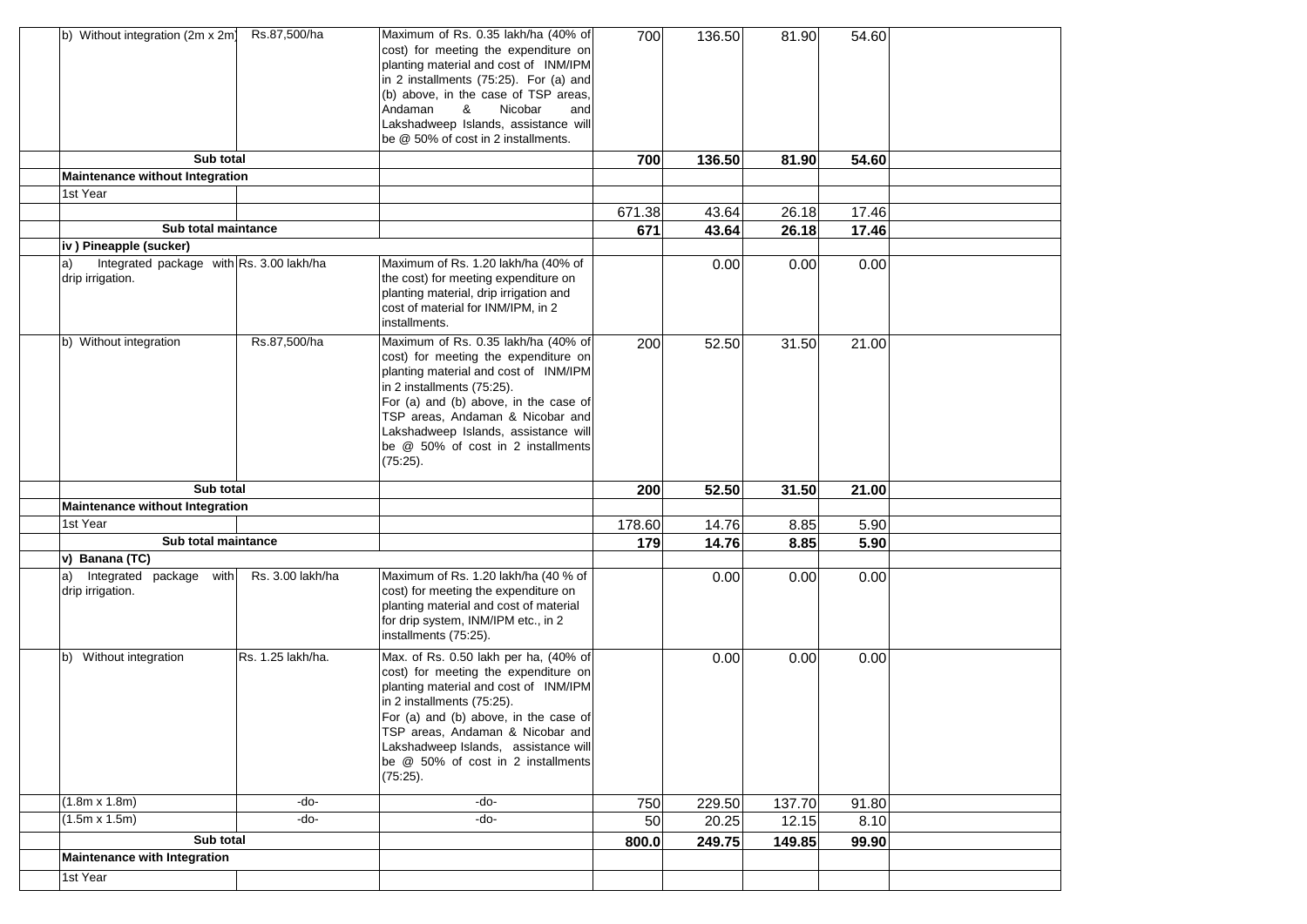| $(1.8m \times 1.8m)$                                                              | -do-              | -do-                                                                                      | 21               | 2.52           | 1.51          | 1.01          |                     |  |
|-----------------------------------------------------------------------------------|-------------------|-------------------------------------------------------------------------------------------|------------------|----------------|---------------|---------------|---------------------|--|
|                                                                                   |                   |                                                                                           | $\Omega$         | 0.00           | 0.00          | 0.00          |                     |  |
| <b>Maintenance without Integration</b>                                            |                   |                                                                                           |                  |                |               |               |                     |  |
| 1st Year                                                                          |                   |                                                                                           |                  |                |               |               |                     |  |
| $(1.8m \times 1.8m)$                                                              | -do-              | -do-                                                                                      | 553.53           | 56.52          | 33.91         | 22.61         |                     |  |
| $(1.5m \times 1.5m)$                                                              | -do-              | -do-                                                                                      | 96.26            | 13.00          | 7.80          | 5.20          |                     |  |
| Sub total maintance                                                               |                   |                                                                                           | 670.79           | 72.03          | 43.22         | 28.81         |                     |  |
| vii) Papaya                                                                       |                   |                                                                                           |                  |                |               |               |                     |  |
| a) Integrated package with                                                        | Rs. 2.00 lakh/ha. | Maximum of Rs. 0.80 lakh/ha (40% of                                                       |                  | 0.00           | 0.00          | 0.00          |                     |  |
| drip irrigation.                                                                  |                   | the cost) for meeting expenditure on                                                      |                  |                |               |               |                     |  |
|                                                                                   |                   | planting material, drip irrigation and                                                    |                  |                |               |               |                     |  |
|                                                                                   |                   | cost of material for INM/IPM, in 2<br>installments (75:25).                               |                  |                |               |               |                     |  |
| b) Without integration                                                            | Rs. 60,000/ha     | Maximum of Rs. 0.30 lakh/ha (50 % of                                                      | 550.00           | 123.75         | 74.25         |               | 49.50 (1.8m x 1.8m) |  |
|                                                                                   |                   | cost) for meeting the expenditure on                                                      |                  |                |               |               |                     |  |
|                                                                                   |                   | planting material and cost of INM/IPM                                                     |                  |                |               |               |                     |  |
|                                                                                   |                   | in 2 installments (75:25).                                                                |                  |                |               |               |                     |  |
|                                                                                   |                   | For (a) and (b) above, in the case of                                                     |                  |                |               |               |                     |  |
|                                                                                   |                   | NE and Himalayan States, TSP areas,                                                       |                  |                |               |               |                     |  |
|                                                                                   |                   | Nicobar<br>Andaman<br>&<br>and                                                            |                  |                |               |               |                     |  |
|                                                                                   |                   | Lakshadweep Islands, assistance will                                                      |                  |                |               |               |                     |  |
|                                                                                   |                   | be @ 50% of cost in 2 installments                                                        |                  |                |               |               |                     |  |
|                                                                                   |                   | (75:25).                                                                                  |                  |                |               |               |                     |  |
| Sub total                                                                         |                   |                                                                                           | 550              | 123.75         | 74.25         | 49.50         |                     |  |
| Maintenance without Integration<br>1st Year                                       |                   |                                                                                           |                  |                |               |               |                     |  |
| $(1.5m \times 1.5m)$                                                              |                   |                                                                                           |                  |                |               |               |                     |  |
| $(1.8m \times 1.8m)$                                                              |                   |                                                                                           | 160.00<br>477.97 | 11.02<br>35.85 | 6.61<br>21.51 | 4.41<br>14.34 |                     |  |
| Sub total maintance                                                               |                   |                                                                                           | 637.97           | 46.87          | 28.12         | 18.75         |                     |  |
| ix) High density planting (mango, guava, litchi, pomegranate, apple, citrus etc). |                   |                                                                                           |                  |                |               |               |                     |  |
| a) Integrated package with drip                                                   | Rs. 1.50 lakh /ha | Maximum of Rs. 0.60 lakh per ha.                                                          |                  | 0.00           | 0.00          | 0.00          |                     |  |
| irrigation                                                                        |                   | (40% of cost) for meeting the                                                             |                  |                |               |               |                     |  |
|                                                                                   |                   | expenditure on planting material, cost                                                    |                  |                |               |               |                     |  |
|                                                                                   |                   | of drip system, INM/IPM, canopy                                                           |                  |                |               |               |                     |  |
|                                                                                   |                   | management etc., in 3 installments of                                                     |                  |                |               |               |                     |  |
|                                                                                   |                   | 60:20:20 subject to survival rate of<br>75% in 2nd year and 90% in 3 <sup>rd</sup> year). |                  |                |               |               |                     |  |
|                                                                                   |                   |                                                                                           |                  |                |               |               |                     |  |
| b) Without Integration.                                                           | Rs. 1.00 lakh/ha. | Maximum of Rs. 0.40 lakh/ha (40% of                                                       |                  | 0.00           | 0.00          | 0.00          |                     |  |
|                                                                                   |                   | the cost) for meeting the expenditure                                                     |                  |                |               |               |                     |  |
|                                                                                   |                   | on planting material and cost of                                                          |                  |                |               |               |                     |  |
|                                                                                   |                   | INM/IPM in 3 installments (60:20:20).<br>For (a) and (b) above, in the case of            |                  |                |               |               |                     |  |
|                                                                                   |                   | TSP areas, Andaman & Nicobar and                                                          |                  |                |               |               |                     |  |
|                                                                                   |                   | Lakshadweep Islands, assistance will                                                      |                  |                |               |               |                     |  |
|                                                                                   |                   | be @ 50% of cost in 3 installments of                                                     |                  |                |               |               |                     |  |
|                                                                                   |                   | 60:20:20 subject to survival rate of                                                      |                  |                |               |               |                     |  |
|                                                                                   |                   | 75% in 2nd year and 90% in 3rd year)                                                      |                  |                |               |               |                     |  |
| Mango (5m x 5m)                                                                   | -do-              | -do-                                                                                      | 100              | 9.84           | 5.90          | 3.94          |                     |  |
| Pomegranate (5m x 5m)                                                             | -do-              | -do-                                                                                      | 75               | 8.64           | 5.18          | 3.46          |                     |  |
| Pomegranate (5m x 4m)                                                             | -do-              | -do-                                                                                      | 75               | 9.54           | 5.72          | 3.82          |                     |  |
|                                                                                   |                   |                                                                                           |                  |                |               |               |                     |  |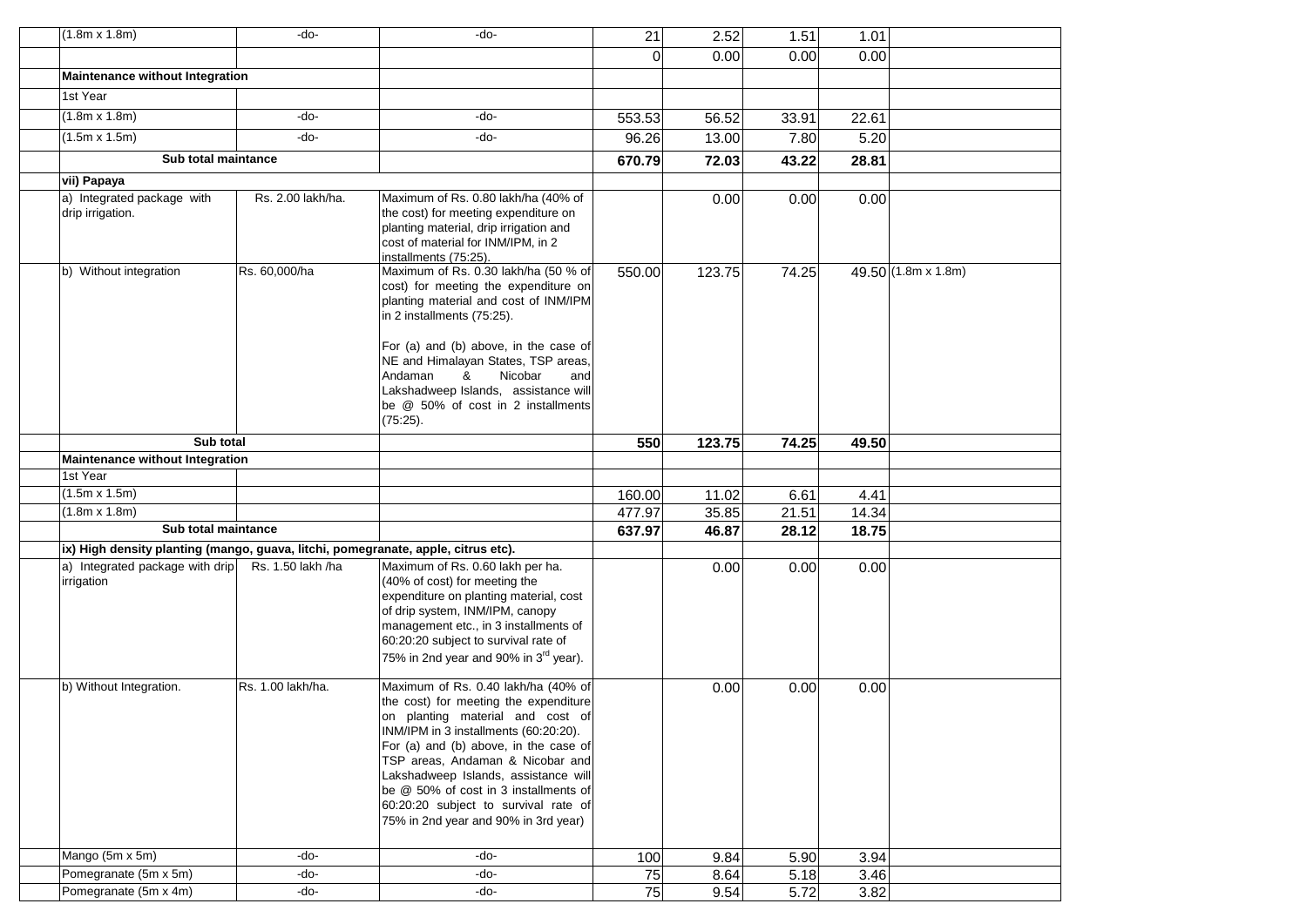| Pomegranate (5m x 3m)                                                | -do-          | -do-                                                                                                                                                                                                                                                                                                                                              | 60      | 9.50   | 5.70  | 3.80  |  |
|----------------------------------------------------------------------|---------------|---------------------------------------------------------------------------------------------------------------------------------------------------------------------------------------------------------------------------------------------------------------------------------------------------------------------------------------------------|---------|--------|-------|-------|--|
| Pomegranate (5m x 2.5m)                                              | -do-          | -do-                                                                                                                                                                                                                                                                                                                                              | 160     | 30.72  | 18.43 | 12.29 |  |
| Pomegranate (4.5m x 3m)                                              | -do-          | -do-                                                                                                                                                                                                                                                                                                                                              | 50      | 8.52   | 5.11  | 3.41  |  |
| Pomegranate (4m x 3m)                                                | -do-          | -do-                                                                                                                                                                                                                                                                                                                                              | 180     | 30.67  | 18.40 | 12.27 |  |
| Spota (5m x 5m)                                                      | -do-          | -do-                                                                                                                                                                                                                                                                                                                                              | 40      | 4.32   | 2.59  | 1.73  |  |
| Lemon/Lime (4m x 3m)                                                 | -do-          | -do-                                                                                                                                                                                                                                                                                                                                              | 8       | 1.54   | 0.92  | 0.61  |  |
| Lemon/Lime (5m x 5m)                                                 | -do-          | -do-                                                                                                                                                                                                                                                                                                                                              | 50      | 4.80   | 2.88  | 1.92  |  |
| Guava (3m x 3m)                                                      | -do-          | -do-                                                                                                                                                                                                                                                                                                                                              | 20      | 3.50   | 2.10  | 1.40  |  |
| Guava (3m x 6m)                                                      | -do-          | -do-                                                                                                                                                                                                                                                                                                                                              | 30      | 3.66   | 2.20  | 1.47  |  |
| Sub total                                                            |               |                                                                                                                                                                                                                                                                                                                                                   | 848     | 125.26 | 75.16 | 50.10 |  |
| Maintenance without Integration                                      |               |                                                                                                                                                                                                                                                                                                                                                   |         |        |       |       |  |
| 1st Year                                                             |               |                                                                                                                                                                                                                                                                                                                                                   |         |        |       |       |  |
| Mango (5m x 5m)                                                      |               |                                                                                                                                                                                                                                                                                                                                                   | 172.50  | 5.66   | 3.39  | 2.26  |  |
| Mango (4m x 6m)                                                      | -do-          | -do-                                                                                                                                                                                                                                                                                                                                              | 5.11    | 0.20   | 0.12  | 0.08  |  |
| Pomegranate (5m x 5m)                                                | -do-          | -do-                                                                                                                                                                                                                                                                                                                                              | 93.37   | 3.57   | 2.14  | 1.43  |  |
| Pomegranate (5m x 4m)                                                | -do-          | -do-                                                                                                                                                                                                                                                                                                                                              | 81.94   | 3.47   | 2.08  | 1.39  |  |
| Pomegranate (5m x 3m)                                                | -do-          | -do-                                                                                                                                                                                                                                                                                                                                              | 63.10   | 3.33   | 2.00  | 1.33  |  |
| Pomegranate (5m x 2.5m)                                              | -do-          | -do-                                                                                                                                                                                                                                                                                                                                              | 132.74  | 8.50   | 5.10  | 3.40  |  |
| Pomegranate (4.5m x 3m)                                              | -do-          | -do-                                                                                                                                                                                                                                                                                                                                              | 295.53  | 16.79  | 10.07 | 6.71  |  |
| Pomegranate (4m x 3m)                                                | -do-          | -do-                                                                                                                                                                                                                                                                                                                                              | 607.98  | 34.53  | 20.72 | 13.81 |  |
| Spota (5m x 5m)                                                      | -do-          | -do-                                                                                                                                                                                                                                                                                                                                              | 43.38   | 1.55   | 0.93  | 0.62  |  |
| Lemon/Lime (4m x 4.5m)                                               | -do-          | -do-                                                                                                                                                                                                                                                                                                                                              | 3.20    | 0.14   | 0.08  | 0.06  |  |
| Lemon/Lime (5m x 5m)                                                 | -do-          | -do-                                                                                                                                                                                                                                                                                                                                              | 30.79   | 0.98   | 0.59  | 0.39  |  |
| Mandarine (5m x 5m)                                                  | -do-          | -do-                                                                                                                                                                                                                                                                                                                                              | 4.00    | 0.14   | 0.09  | 0.06  |  |
| Fig (2.5m x 2.5m)                                                    | -do-          | -do-                                                                                                                                                                                                                                                                                                                                              | 10.82   | 0.72   | 0.43  | 0.29  |  |
| Guava (3m x 3m)                                                      | -do-          | -do-                                                                                                                                                                                                                                                                                                                                              | 11.68   | 0.65   | 0.39  | 0.26  |  |
| Guava (3m x 6m)                                                      |               |                                                                                                                                                                                                                                                                                                                                                   | 6.00    | 0.24   | 0.14  | 0.10  |  |
| 2nd Year                                                             |               |                                                                                                                                                                                                                                                                                                                                                   |         |        | 0.00  | 0.00  |  |
| Pomegranate                                                          |               |                                                                                                                                                                                                                                                                                                                                                   | 777.67  | 46.82  | 28.09 | 18.73 |  |
| <b>Sub total Maintance</b>                                           |               |                                                                                                                                                                                                                                                                                                                                                   | 2339.81 | 127.30 | 76.38 | 50.92 |  |
| (b) Fruit crops other than cost intensive crops using normal spacing |               |                                                                                                                                                                                                                                                                                                                                                   |         |        |       |       |  |
| a) Integrated package with drip   Rs. 1.00 lakh/ha<br>irrigation     |               | Maximum of Rs. 0.40 lakh/ ha. (40% of<br>cost) for meeting the expenditure on<br>planting material, cost of drip system,<br>INM/IPM, canopy management etc in 3<br>installments of 60:20:20 subject to<br>survival rate of 75% in 2nd year & 90%<br>in 3rd year for perennial crops and for<br>non perennial crops in 2 installments<br>of 75:25. |         | 0.00   | 0.00  | 0.00  |  |
| b) Without Integration                                               | Rs. 60,000/ha | Maximum of Rs. 0.30 lakh/ha (50 % of<br>cost) for meeting the expenditure on<br>planting material and cost of INM/IPM<br>in 3 installments of 60:20:20.                                                                                                                                                                                           |         | 0.00   | 0.00  | 0.00  |  |
| Mango (10m x 10m)                                                    | -do-          | -do-                                                                                                                                                                                                                                                                                                                                              | 650     | 39.00  | 23.40 | 15.60 |  |
| Lemon/Lime (6m x 6m)                                                 | -do-          | -do-                                                                                                                                                                                                                                                                                                                                              | 75      | 8.10   | 4.86  | 3.24  |  |
| Mandarine (6m x 6m)                                                  | -do-          | -do-                                                                                                                                                                                                                                                                                                                                              | 150     | 14.40  | 8.64  | 5.76  |  |
| sweet orange (6m x 6m)                                               | -do-          | -do-                                                                                                                                                                                                                                                                                                                                              | 40      | 3.84   | 2.30  | 1.54  |  |
| Fig $(4m \times 4m)$                                                 | -do-          | -do-                                                                                                                                                                                                                                                                                                                                              | 50      | 6.00   | 3.60  | 2.40  |  |
| Guava (6m x 6m)                                                      | -do-          | -do-                                                                                                                                                                                                                                                                                                                                              | 45.00   | 4.10   | 2.46  | 1.64  |  |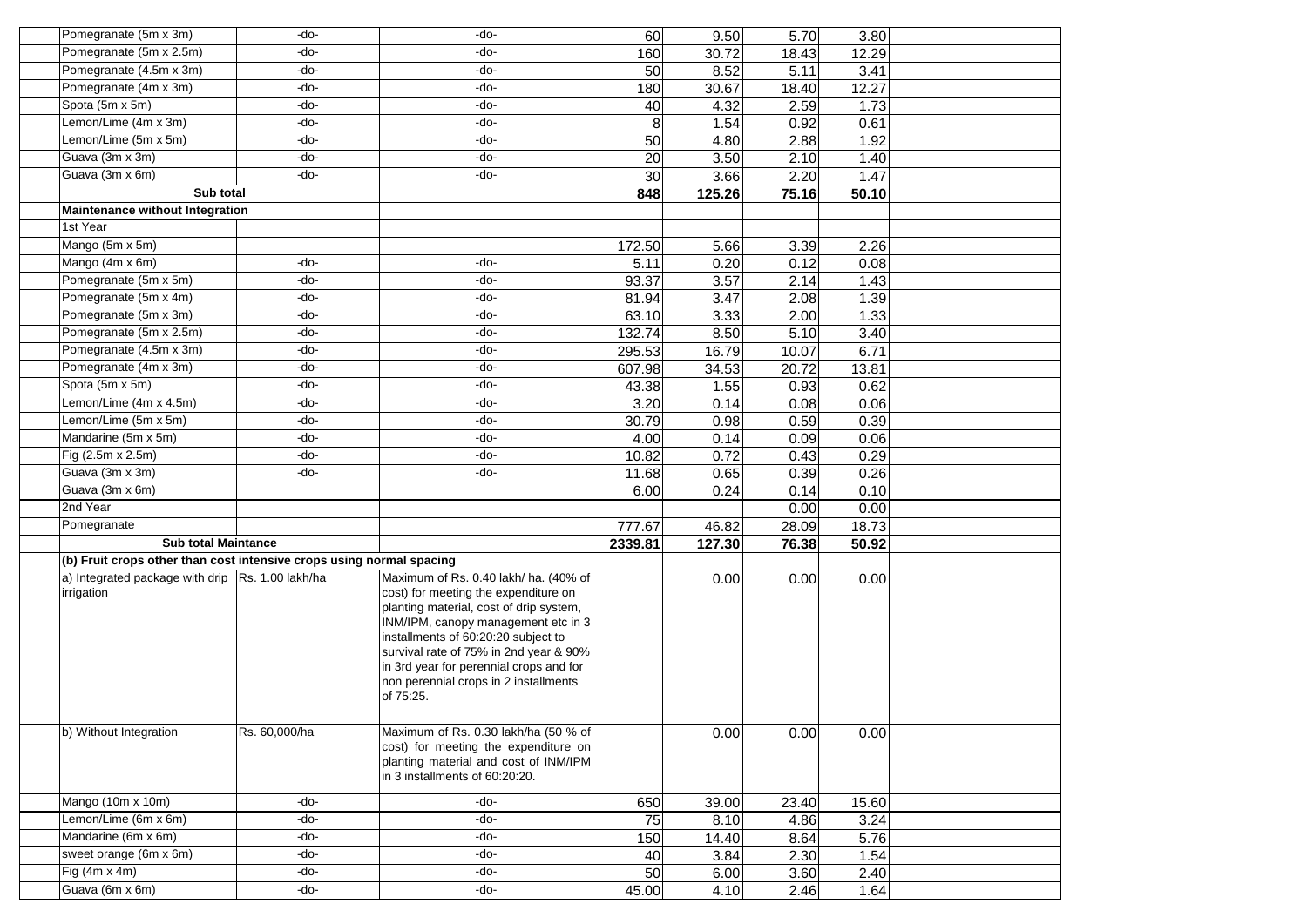|   |                                                     |                                                      |                                                                                                                                                |                | 0.00   | 0.00   | 0.00  |  |
|---|-----------------------------------------------------|------------------------------------------------------|------------------------------------------------------------------------------------------------------------------------------------------------|----------------|--------|--------|-------|--|
|   | Sub total                                           |                                                      |                                                                                                                                                | 1010           | 75.44  | 45.26  | 30.18 |  |
|   | Maintenance without Integration                     |                                                      |                                                                                                                                                |                |        |        |       |  |
|   | 1st Year                                            |                                                      |                                                                                                                                                |                |        |        |       |  |
|   | sweet orange (6m x 6m)                              | -do-                                                 | -do-                                                                                                                                           |                | 0.00   | 0.00   | 0.00  |  |
|   | Guava (6m x 6m)                                     | -do-                                                 | -do-                                                                                                                                           | $\overline{2}$ | 0.12   | 0.07   | 0.05  |  |
|   | <b>Maintenance with Integration</b>                 |                                                      |                                                                                                                                                |                |        |        |       |  |
|   | 1st Year                                            |                                                      |                                                                                                                                                |                |        |        |       |  |
|   | Mango (10m x 10m)                                   | -do-                                                 | -do-                                                                                                                                           | 379.00         | 7.58   | 4.55   | 3.03  |  |
|   | Lemon/Lime (6m x 6m)                                | -do-                                                 | -do-                                                                                                                                           | 105.00         | 3.78   | 2.27   | 1.51  |  |
|   | Mandarine (6m x 6m)                                 | -do-                                                 | -do-                                                                                                                                           | 1.6            | 0.05   | 0.03   | 0.02  |  |
|   | sweet orange (6m x 6m)                              | -do-                                                 | -do-                                                                                                                                           | 174.00         | 5.58   | 3.35   | 2.23  |  |
|   | Fig $(4m \times 4m)$                                | -do-                                                 | -do-                                                                                                                                           | 41.74          | 1.67   | 1.00   | 0.67  |  |
|   | Guava (6m x 6m)                                     | -do-                                                 | -do-                                                                                                                                           | 17.34          | 0.48   | 0.29   | 0.19  |  |
|   |                                                     | -do-                                                 | -do-                                                                                                                                           |                | 0.00   | 0.00   | 0.00  |  |
|   |                                                     |                                                      |                                                                                                                                                |                | 0.00   | 0.00   | 0.00  |  |
|   | 2nd Year                                            |                                                      |                                                                                                                                                |                |        |        |       |  |
|   | Mango (8m x 8m)                                     |                                                      |                                                                                                                                                | 505.95         | 26.04  | 15.62  | 10.42 |  |
|   | Mango (9m x 9m)                                     |                                                      |                                                                                                                                                | 200.85         | 8.15   | 4.89   | 3.26  |  |
|   | Mango (10m x 10m)                                   |                                                      |                                                                                                                                                | 59.16          | 1.95   | 1.17   | 0.78  |  |
|   | Spota (8m x 8m)                                     |                                                      |                                                                                                                                                | 118.00         | 6.07   | 3.64   | 2.43  |  |
|   | Spota (9m x 9m)                                     |                                                      |                                                                                                                                                | 46.09          | 1.88   | 1.13   | 0.75  |  |
|   | Spota (10m x 10m)                                   |                                                      |                                                                                                                                                | 39.02          | 1.29   | 0.77   | 0.52  |  |
|   | Citrus                                              |                                                      |                                                                                                                                                | 583.03         | 29.18  | 17.51  | 11.67 |  |
|   | Fig (5m x 5m)                                       |                                                      |                                                                                                                                                | 32.43          | 1.84   | 1.10   | 0.74  |  |
|   |                                                     |                                                      |                                                                                                                                                |                | 0.00   | 0.00   | 0.00  |  |
|   | <b>Sub total Maintance</b>                          |                                                      |                                                                                                                                                | 2305.21        | 95.65  | 57.39  | 38.26 |  |
|   |                                                     | Vegetable (For maximum area of 2 ha per beneficiary) |                                                                                                                                                |                |        |        |       |  |
|   | Hybrid                                              | Rs.50,000/ha                                         | 40% of cost in general areas                                                                                                                   | 400            | 80.00  | 48.00  | 32.00 |  |
|   | Sub-total                                           |                                                      |                                                                                                                                                | 400            | 80.00  | 48.00  | 32.00 |  |
| 3 | <b>Flowers</b>                                      | (For a maximum of 2 ha per beneficiary)              |                                                                                                                                                |                |        |        |       |  |
|   | <b>Cut flowers</b>                                  |                                                      |                                                                                                                                                |                |        |        |       |  |
|   | <b>Small &amp; Marginal Farmers</b>                 | Rs. 1.00 lakh/ha                                     | 40% of cost                                                                                                                                    | 70.0           | 28.00  | 16.80  | 11.20 |  |
|   | Other farmers                                       | do                                                   | 25% of the cost                                                                                                                                | 80.0           | 20.00  | 12.00  | 8.00  |  |
|   | <b>Bulbulous flowers</b>                            |                                                      |                                                                                                                                                |                |        |        |       |  |
|   | <b>Small &amp; Marginal Farmers</b>                 | Rs. 1.50 lakh/ha                                     | 40 % of the cost                                                                                                                               | 60.0           | 36.00  | 21.60  | 14.40 |  |
|   | Other farmers                                       | do                                                   | 25% of cost                                                                                                                                    | 80.0           | 30.00  | 18.00  | 12.00 |  |
|   | <b>Loose Flowers</b>                                |                                                      |                                                                                                                                                |                |        |        |       |  |
|   | Small & Marginal Farmers                            | Rs. 40,000/ha                                        | 40% of cost                                                                                                                                    | 350.0          | 56.00  | 33.60  | 22.40 |  |
|   | Other farmers                                       | do                                                   | 25% of cost                                                                                                                                    | 540.0          | 54.00  | 32.40  | 21.60 |  |
|   | <b>Sub-total flowers</b>                            |                                                      |                                                                                                                                                | 1180.0         | 224.00 | 134.40 | 89.60 |  |
| 4 | Spices (For a maximum area of 4 ha per beneficiary) |                                                      |                                                                                                                                                |                |        |        |       |  |
|   |                                                     |                                                      |                                                                                                                                                |                |        |        |       |  |
|   | Seed spice and Rhizomatic<br>spices                 | Rs.30,000/ha                                         | Maximum of Rs. 12,000/- per ha. (40%<br>of cost) for meeting the expenditure on<br>planting material and cost of material<br>for INM/IPM etc). | 123            | 14.76  | 8.86   | 5.90  |  |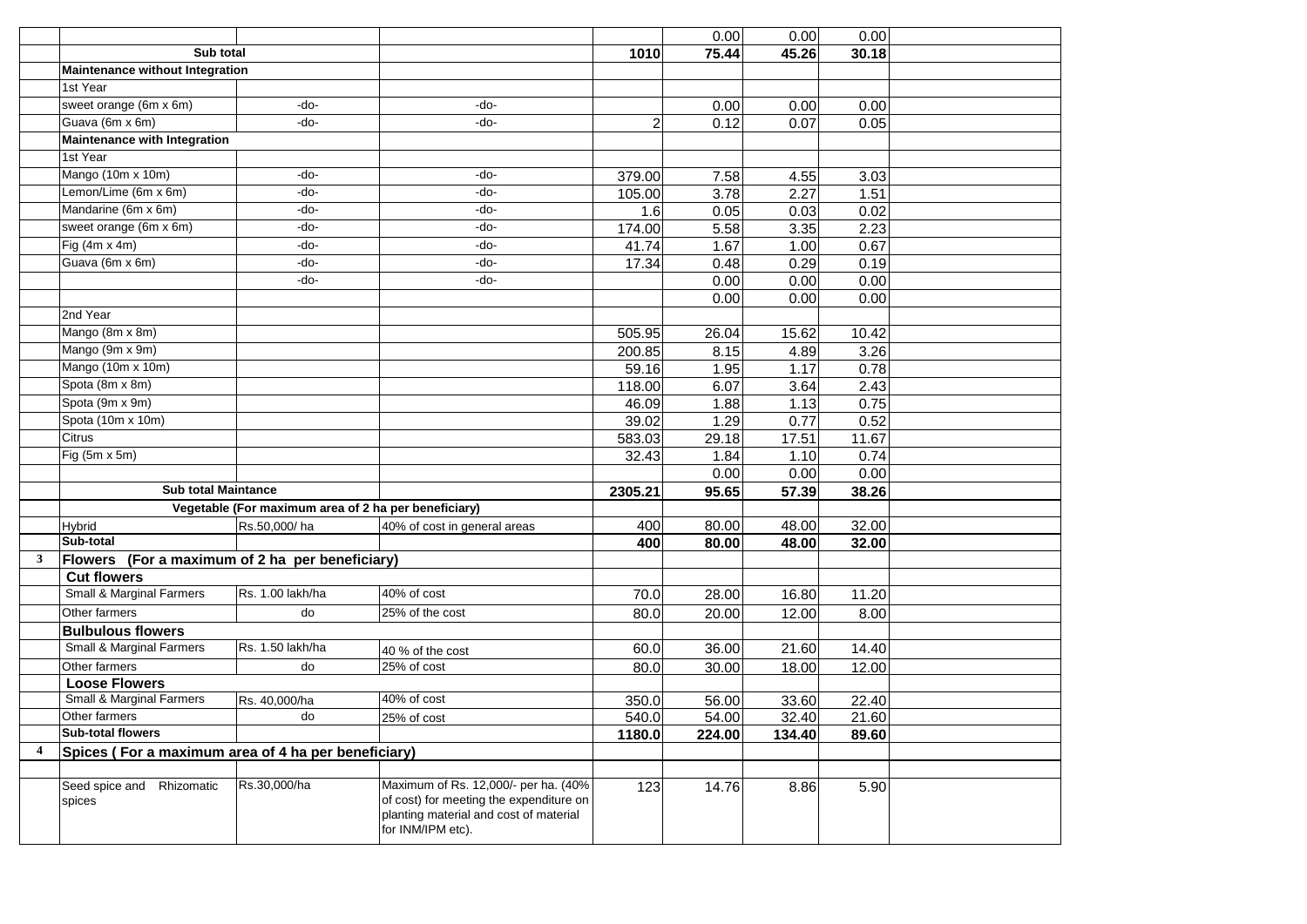| <b>Perennial spices</b><br>(black pepper)                     | Rs. 50,000/ha    | Maximum of Rs. 20,000/- per ha<br>(@40% of cost) for meeting the<br>expenditure on planting material and<br>cost of material for INM/IPM etc.<br>For (i) and (ii) above, in the case of<br>TSP areas, Andaman and<br>Lakshadweep Islands, assistance will<br>be @ 50% of cost.                                                                                                                                                                         | 600  | 120.00 | 72.00 | 48.00 |  |
|---------------------------------------------------------------|------------------|--------------------------------------------------------------------------------------------------------------------------------------------------------------------------------------------------------------------------------------------------------------------------------------------------------------------------------------------------------------------------------------------------------------------------------------------------------|------|--------|-------|-------|--|
| <b>Sub-total spices</b>                                       |                  |                                                                                                                                                                                                                                                                                                                                                                                                                                                        | 723  | 134.76 | 80.86 | 53.90 |  |
| Aromatic Plants (For a maximum area of 4 ha per beneficiary)  |                  |                                                                                                                                                                                                                                                                                                                                                                                                                                                        |      |        |       |       |  |
| (a) Cost intensive aromatic plant Rs. 1,00,000/ha             |                  | 40% of cost, subject to a maximum of<br>Rs.40,000/- per ha, for meeting the<br>expenditure on planting material and<br>cost of material for INM/IPM etc.                                                                                                                                                                                                                                                                                               | 15.0 | 6.00   | 3.60  | 2.40  |  |
| (b) Other aromatic plants                                     | Rs. 40,000/ha    | 40% of cost, subject to a maximum of<br>Rs.16,000/- per ha, for meeting the<br>expenditure on planting material and<br>cost of material for INM/IPM etc.<br>For (i) and (ii) above, in the case of<br>TSP areas, Andaman & Nicobar and<br>Lakshadweep Islands, assistance will<br>be $@$ 50% of cost.                                                                                                                                                  |      | 0.00   | 0.00  | 0.00  |  |
| <b>Sub-total aromatics</b>                                    |                  |                                                                                                                                                                                                                                                                                                                                                                                                                                                        | 15.0 | 6.00   | 3.60  | 2.40  |  |
| Plantation crops (For a maximum area of 4 ha per beneficiary) |                  |                                                                                                                                                                                                                                                                                                                                                                                                                                                        |      |        |       |       |  |
| <b>Cashew</b>                                                 |                  |                                                                                                                                                                                                                                                                                                                                                                                                                                                        |      |        |       |       |  |
| a) Integrated package with<br>drip irrigation                 | Rs. 1.00 lakh/ha | Rs. 0.40 lakh per ha (40% of cost) for<br>meeting the expenditure on planting<br>material and cost of material for drip<br>system, INM/IPM etc) in 3 installments<br>of 60:20:20 subject to survival rate of<br>50% in second year and 90% in third<br>year.                                                                                                                                                                                           |      | 0.00   | 0.00  | 0.00  |  |
| b) Without integration                                        | Rs. 50,000/ha    | Rs.0.20 lakh per ha (40 % of cost)<br>for meeting the expenditure on<br>planting material and cost of material<br>for INM/IPM in 3 installments of<br>60:20:20 subject to survival rate of<br>75% in second year and 90% in third<br>year for a maximum area of 4 ha per<br>beneficiary.<br>For<br>(a) and (b) above, in the case of TSP<br>areas, Andaman & Nicobar and<br>Lakshadweep Islands assistance will<br>be @ 50% of cost in 3 installments. | 270  | 32.40  | 19.44 | 12.96 |  |
| Cocoa                                                         |                  |                                                                                                                                                                                                                                                                                                                                                                                                                                                        |      |        |       |       |  |
| a) Integrated package with drip<br>irrigation                 | Rs. 1.00 lakh/ha | Rs. 0.40 lakh per ha (40% of cost) for<br>meeting the expenditure on planting<br>material and cost of material for drip<br>system, INM/IPM etc) in 3 installments<br>of 60:20:20 subject to survival rate of<br>50% in second year and 90% in third<br>year.                                                                                                                                                                                           |      | 0.00   | 0.00  | 0.00  |  |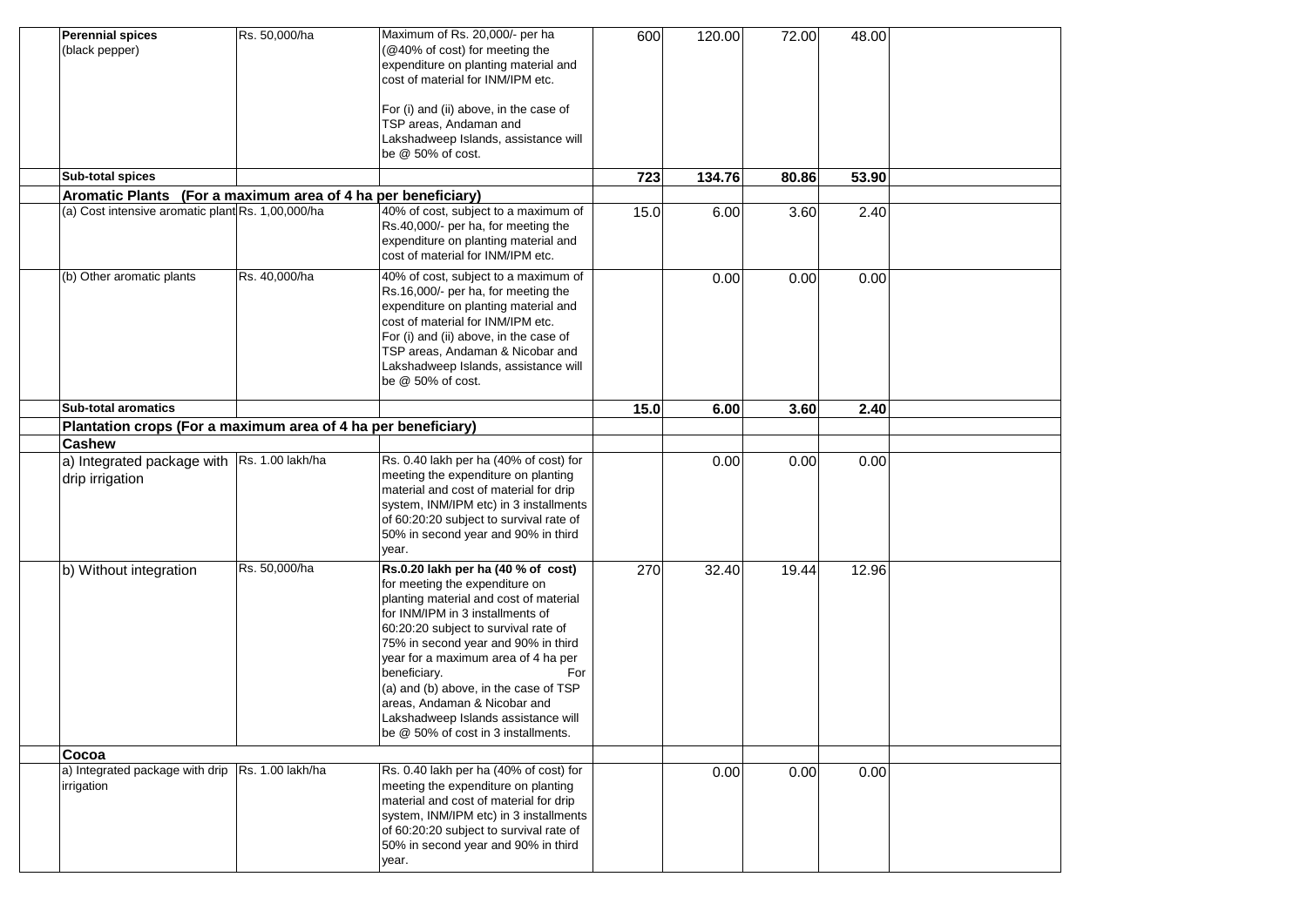| b) Without integration                                                             | Rs. 50,000/ha              | Rs.0.20 lakh per ha (40 % of cost)<br>for meeting the expenditure on<br>planting material and cost of material<br>for INM/IPM in 3 installments of<br>60:20:20 subject to survival rate of<br>75% in second year and 90% in third<br>year for a maximum area of 4 ha per<br>beneficiary.<br>For<br>(a) and (b) above, in the case of NE<br>and Himalayan States, TSP areas,<br>Andaman & Nicobar and | 550               | 66.00            | 39.60           | 26.40           |                                                                                                                                          |
|------------------------------------------------------------------------------------|----------------------------|------------------------------------------------------------------------------------------------------------------------------------------------------------------------------------------------------------------------------------------------------------------------------------------------------------------------------------------------------------------------------------------------------|-------------------|------------------|-----------------|-----------------|------------------------------------------------------------------------------------------------------------------------------------------|
|                                                                                    |                            | Lakshadweep Islands assistance will<br>be @ 50% of cost in 3 installments.                                                                                                                                                                                                                                                                                                                           |                   |                  |                 |                 |                                                                                                                                          |
| Sub-total                                                                          |                            |                                                                                                                                                                                                                                                                                                                                                                                                      | 820               | 98.40            | 59.04           | 39.36           |                                                                                                                                          |
|                                                                                    | Maintenance I year         |                                                                                                                                                                                                                                                                                                                                                                                                      |                   |                  |                 |                 |                                                                                                                                          |
| Cashew                                                                             | Rs. 40,000ha               | Maximum of Rs. 20,000/- per ha (50%<br>of cost for meeting the expenditure on<br>planting material and cost of material<br>for INM/IPM etc) in 3 installments of<br>60:20:20 subject to survival rate of<br>75% in second year and 90% in third<br>year for a maximum area of 4 ha                                                                                                                   | 107.7             | 4.31             | 2.58            | 1.72            |                                                                                                                                          |
| Cocoa                                                                              | Rs. 40,000ha               | Maximum of Rs. 20,000/- per ha (50%<br>of cost for meeting the expenditure on<br>planting material and cost of material<br>for INM/IPM etc) in 3 installments of<br>60:20:20 subject to survival rate of<br>75% in second year and 90% in third<br>year for a maximum area of 4 ha                                                                                                                   | 312               | 12.48            | 7.49            | 4.99            |                                                                                                                                          |
| Cocoa inter Crop in Arecanut<br>Gardens                                            | Rs. 40,000ha               | Maximum of Rs. 20,000/- per ha (50%<br>of cost for meeting the expenditure on<br>planting material and cost of material<br>for INM/IPM etc) in 3 installments of<br>60:20:20 subject to survival rate of<br>75% in second year and 90% in third<br>year for a maximum area of 4 ha                                                                                                                   |                   | 0.00             | 0.00            | 0.00            |                                                                                                                                          |
|                                                                                    | <b>Sub-total Matanence</b> |                                                                                                                                                                                                                                                                                                                                                                                                      | 419.7             | 16.79            | 10.07           | 6.72            |                                                                                                                                          |
|                                                                                    | Maintenance II year        |                                                                                                                                                                                                                                                                                                                                                                                                      |                   |                  |                 |                 |                                                                                                                                          |
| Cashew                                                                             | do                         | do                                                                                                                                                                                                                                                                                                                                                                                                   | 431.62            | 17.26            | 10.36           | 6.91            |                                                                                                                                          |
| Cocoa                                                                              | do                         | do                                                                                                                                                                                                                                                                                                                                                                                                   | 780.0             | 31.20            | 18.72           | 12.48           |                                                                                                                                          |
| <b>Sub-total Matanence</b>                                                         |                            |                                                                                                                                                                                                                                                                                                                                                                                                      | 1211.6<br>7496.00 | 48.46<br>1377.91 | 29.08<br>826.74 | 19.39<br>551.16 |                                                                                                                                          |
| <b>Grand Total Area Expansion</b><br><b>Grand Total Area Expansion maintenance</b> |                            |                                                                                                                                                                                                                                                                                                                                                                                                      | 9352.18           | 550.04           | 330.03          | 220.02          |                                                                                                                                          |
| Mushrooms                                                                          |                            |                                                                                                                                                                                                                                                                                                                                                                                                      |                   |                  |                 |                 |                                                                                                                                          |
| <b>Production unit</b>                                                             |                            |                                                                                                                                                                                                                                                                                                                                                                                                      |                   |                  |                 |                 |                                                                                                                                          |
| Public Sector                                                                      | Rs. 20.00 lakh/ unit       | 100% of the cost.                                                                                                                                                                                                                                                                                                                                                                                    | 1.0               | 20.00            | 12.00           |                 | 8.00 Minutes of SLEC meeting to be<br>submitted along with details of<br>beneficiareis, locaiton, etc to<br>facilitate release of funds. |
| <b>Private Sector</b>                                                              | Rs. 20.00 lakh/ unit       | 40% of cost for private sector, for<br>the<br>meeting<br>expenditure<br>on<br>infrastructure, as credit linked back<br>ended subsidy.                                                                                                                                                                                                                                                                | 1.0               | 8.00             | 4.80            | 3.20            |                                                                                                                                          |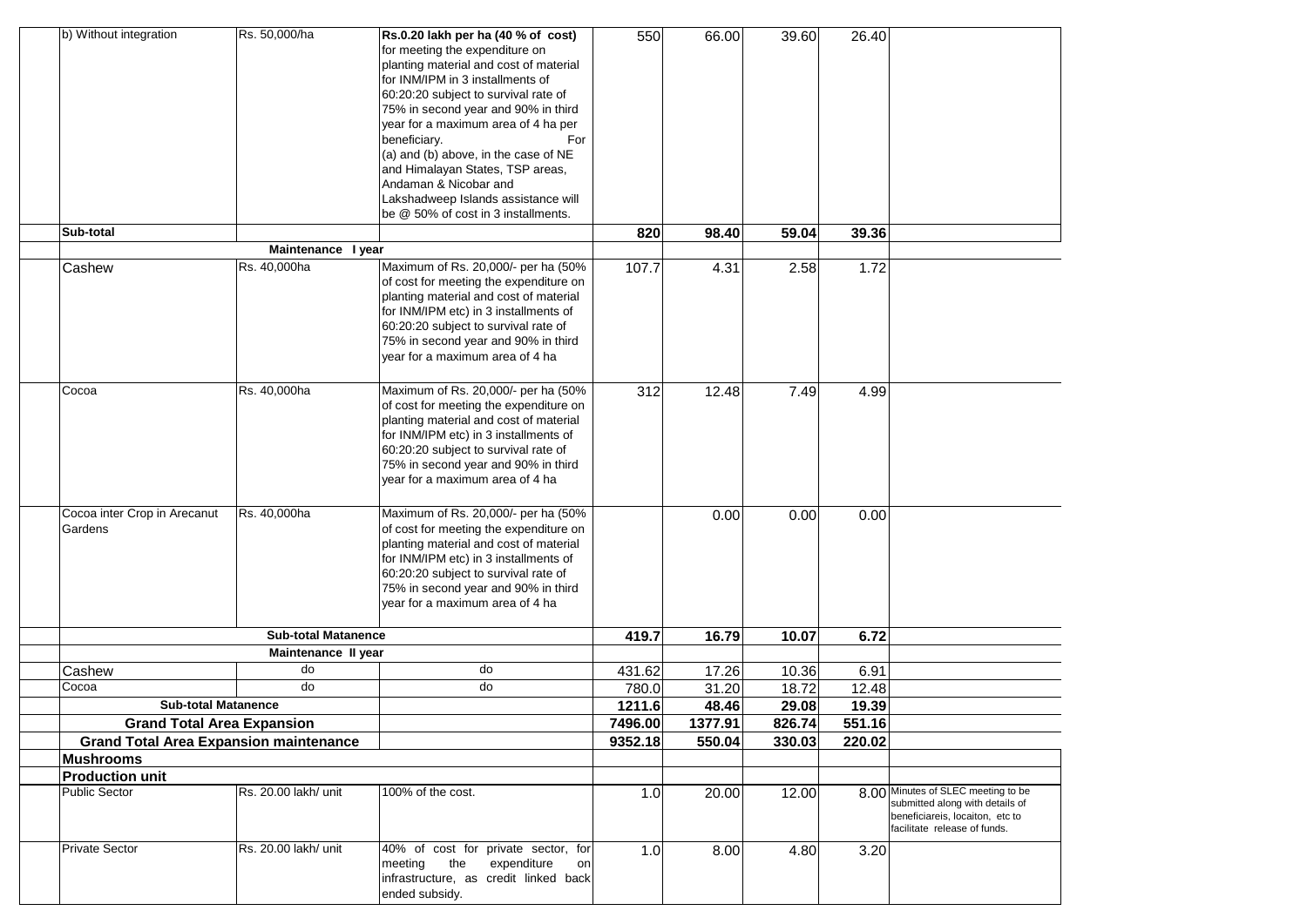|   | Spawn making unit                                                                      |                                                                    |                                                                                                                                       |         |         |         |         |                                                          |
|---|----------------------------------------------------------------------------------------|--------------------------------------------------------------------|---------------------------------------------------------------------------------------------------------------------------------------|---------|---------|---------|---------|----------------------------------------------------------|
|   | <b>Public Sector</b>                                                                   | Rs. 15 lakh/ unit                                                  | 100% of the cost.                                                                                                                     |         |         | 0.00    | 0.00    | do                                                       |
|   | <b>Private Sector</b>                                                                  | Rs. 15 lakh/ unit                                                  | 40% of cost for private sector, for<br>the<br>expenditure<br>meeting<br>on<br>infrastructure, as credit linked back<br>ended subsidy. | 1.0     | 6.00    | 3.60    | 2.40    |                                                          |
|   | <b>Compost making unit</b>                                                             |                                                                    |                                                                                                                                       |         |         |         |         |                                                          |
|   | <b>Public Sector</b>                                                                   | Rs. 20.00 lakh/ unit                                               | 100% of the cost.                                                                                                                     | 1.0     | 20.00   | 12.00   | 8.00    |                                                          |
|   | <b>Private Sector</b>                                                                  | Rs. 20.00 lakh/ unit                                               | 40% of cost for private sector, for<br>the<br>expenditure<br>meeting<br>on<br>infrastructure, as credit linked back<br>ended subsidy. |         | 0.00    | 0.00    | 0.00    |                                                          |
|   | Sub-total mushrooms                                                                    |                                                                    |                                                                                                                                       | 4.00    | 54.00   | 32.40   | 21.60   |                                                          |
| 5 | Rejuvenation/replacement of<br>senile plantation including<br>Canopy management. Mango | Rs. 40,000/ha                                                      | 50% of the total cost subject to a<br>maximum of Rs. 20,000/ha limited to<br>two ha per beneficiary.                                  | 1800.00 | 360.00  | 216.00  |         | 144.00 To be implemented as per guidelines<br>circulated |
|   | Sub-total                                                                              |                                                                    |                                                                                                                                       | 1800    | 360.00  | 216.00  | 144.00  |                                                          |
|   | <b>Creation of Water resources</b>                                                     |                                                                    |                                                                                                                                       |         |         |         |         |                                                          |
|   | <b>Community tanks</b>                                                                 |                                                                    |                                                                                                                                       |         |         |         |         |                                                          |
|   | i) Community tanks/on farm ponds/on farm water reservoirs with use of                  |                                                                    |                                                                                                                                       |         |         |         |         |                                                          |
|   |                                                                                        |                                                                    | plastic/RCC lining - (10 ha. of command area, with pond size of 100m x 100m x                                                         |         |         |         |         |                                                          |
|   | Community tanks/on farm ponds/on farm water reservoirs with use of                     |                                                                    |                                                                                                                                       |         |         |         |         |                                                          |
|   | plastic/RCC lining                                                                     |                                                                    |                                                                                                                                       |         |         |         |         |                                                          |
|   | Plain areas                                                                            | Rs. 20.00 lakh in plain<br>areas                                   | 100% of cost for 10 ha command                                                                                                        | 22      | 440.0   | 264.00  | 176.00  |                                                          |
|   | Hilly areas.                                                                           | areas.                                                             | Rs. 25 lakh/ unit for Hilly 100% of cost for 10 ha command                                                                            |         | 0.00    | 0.00    | 0.00    |                                                          |
|   | ii) Water harvesting system for individuals- for storage of water in                   |                                                                    |                                                                                                                                       |         |         |         |         |                                                          |
|   | 20mx20mx3m                                                                             |                                                                    |                                                                                                                                       |         |         |         |         |                                                          |
|   | Plain areas                                                                            | areas and                                                          | Rs. 1.50 lakh/unit in plain 50% of cost. Maintenance to be<br>ensured by the beneficiary.                                             | 400     | 300.0   | 180.00  | 120.00  |                                                          |
|   | Hilly areas.                                                                           | areas                                                              | Rs. 1.80 lakh/unit in hilly 50% of cost. Maintenance to be<br>ensured by the beneficiary.                                             |         | 0.00    | 0.00    | 0.00    |                                                          |
|   | Sub-total                                                                              |                                                                    |                                                                                                                                       | 422     | 740.00  | 444.00  | 296.00  |                                                          |
| 5 |                                                                                        | <b>Protected cultivation</b>                                       |                                                                                                                                       |         |         |         |         |                                                          |
|   | a) Green House structure                                                               |                                                                    |                                                                                                                                       |         |         |         |         |                                                          |
|   | Fan & Pad system                                                                       | Sq.m up to 1008 Sqm)                                               | Rs. 1465/Sq. m (>500 50% of cost for a maximum area of<br>4000 sq. m per beneficiary.                                                 | 1.00    | 73.15   | 43.89   | 29.26   |                                                          |
|   | (b) Naturally ventilated system                                                        |                                                                    |                                                                                                                                       |         |         |         |         |                                                          |
|   | (i) Tubular structur                                                                   | Rs. 844/Sq. m (>2080<br>ISq. m up to 4000 Sq. m) Iper beneficiary. | 50% of the cost limited to 4000 Sq.m                                                                                                  | 50.00   | 2110.00 | 1266.00 | 844.00  |                                                          |
|   | c) Plastic Mulching                                                                    |                                                                    |                                                                                                                                       |         |         | 0.00    | 0.00    |                                                          |
|   | <b>Plastic Mulching</b>                                                                | Rs. 32,000/ha                                                      | 50% of the total cost limited to 2 ha per<br>beneficiary.                                                                             | 1400    | 224.00  | 134.40  | 89.60   |                                                          |
|   | <b>Plastic Mulching</b>                                                                | Rs. 36,800/ha for hilly<br>areas                                   | 50% of the total cost limited to 2 ha per<br>beneficiary.                                                                             |         | 0.00    | 0.00    | 0.00    |                                                          |
|   | d) Shade Net House                                                                     |                                                                    |                                                                                                                                       |         |         | 0.00    | 0.00    |                                                          |
|   | i) Tubular structure                                                                   | Rs. 710/Sq.m                                                       | 50% of cost limited to 4000 Sq.m per<br>beneficiary.                                                                                  | 33.00   | 1171.50 | 702.90  | 468.60  |                                                          |
|   | e) Anti Bird/Anti Hail Nets                                                            | Rs.35/- per Sq.m                                                   | 50% of cost limited to 5000 Sq.m per<br>beneficiary.                                                                                  | 100     | 87.50   | 52.50   | 35.00   |                                                          |
|   | Sub-total protected cultivation                                                        |                                                                    |                                                                                                                                       | 1584.00 | 3666.15 | 2199.69 | 1466.46 |                                                          |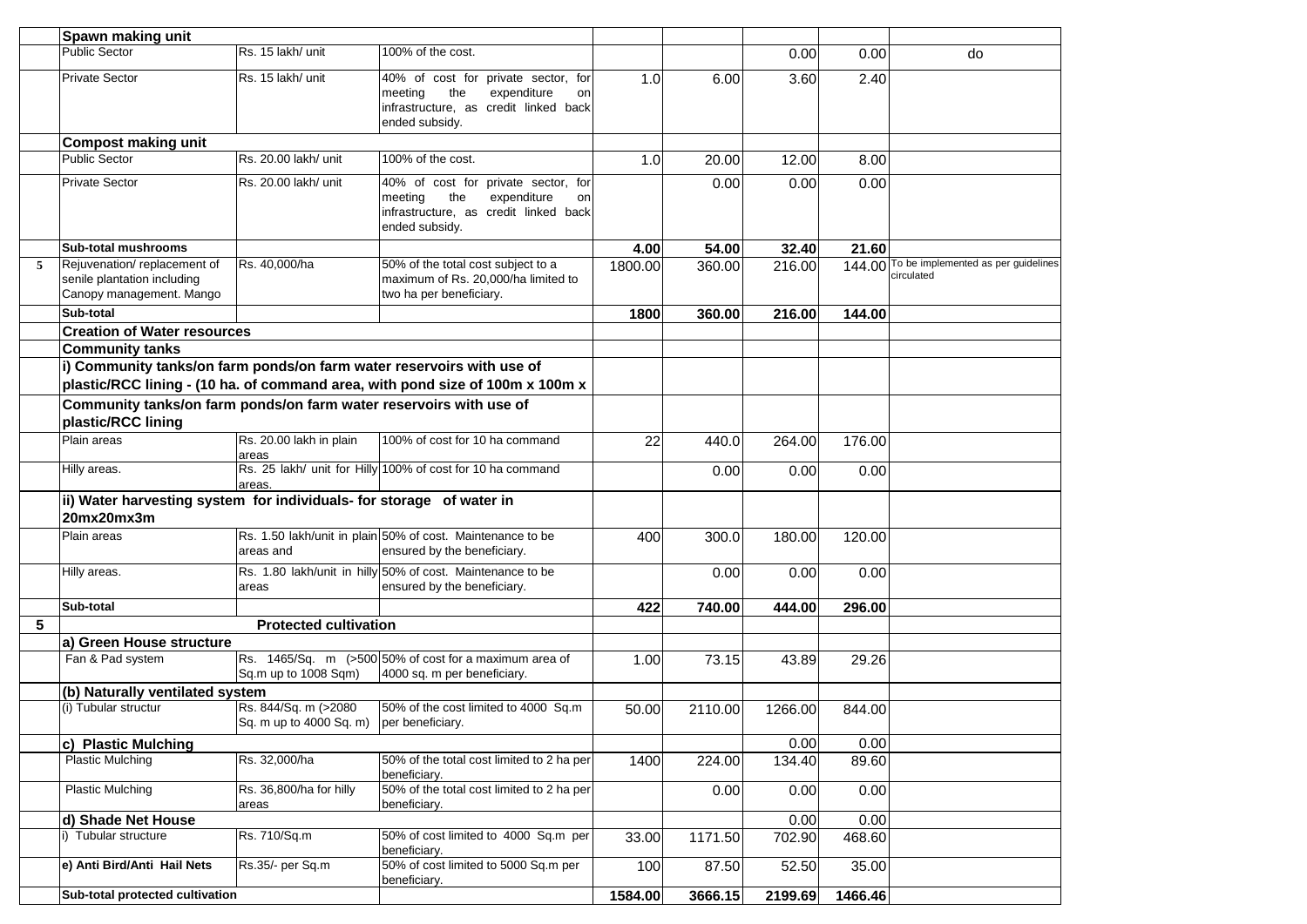| 6              | Promotion of Integrated Nutrient Management(INM)/ Integrated Pest |                                                               |                                                                                                                                                                                                                                                                                                    |       |        |        |        |                                                                                                                                          |
|----------------|-------------------------------------------------------------------|---------------------------------------------------------------|----------------------------------------------------------------------------------------------------------------------------------------------------------------------------------------------------------------------------------------------------------------------------------------------------|-------|--------|--------|--------|------------------------------------------------------------------------------------------------------------------------------------------|
|                | Promotion of IPM                                                  | Rs. 4000/ha                                                   | 30% of cost subject to a maximum of<br>Rs 1200/ha limited to 4.00 ha/<br>beneficiary.                                                                                                                                                                                                              | 30000 | 360.00 | 216.00 | 144.00 | To be need based and taken up after<br>identifying problem of pest / disease<br>and nutrient deficiency.                                 |
|                | Bio control lab                                                   |                                                               |                                                                                                                                                                                                                                                                                                    |       |        | 0.00   | 0.00   |                                                                                                                                          |
|                | a) Public Sector                                                  | Rs. 90.00 lakh/unit                                           | 100% to Public sector                                                                                                                                                                                                                                                                              |       | 0.00   | 0.00   |        | 0.00 Project appoved on 16/3/2015                                                                                                        |
|                | b) Private Sector                                                 | Rs. 90.00 lakh/unit                                           | 50% to private sector.                                                                                                                                                                                                                                                                             |       | 0.00   | 0.00   | 0.00   |                                                                                                                                          |
|                | <b>Plant Health Clinic</b>                                        |                                                               |                                                                                                                                                                                                                                                                                                    |       |        | 0.00   | 0.00   |                                                                                                                                          |
|                | b) Private Sector                                                 | Rs. 25.00 lakhs/unit                                          | 50% to private sector.                                                                                                                                                                                                                                                                             |       | 12.50  | 7.50   |        | 5.00 Minutes of SLEC meeting to be<br>submitted along with details of<br>beneficiareis, locaiton, etc to<br>facilitate release of funds. |
|                | Sub-total INM / IPM                                               |                                                               |                                                                                                                                                                                                                                                                                                    | 30001 | 372.50 | 223.50 | 149.00 |                                                                                                                                          |
| $\overline{7}$ | <b>Adoption Organic Farming</b>                                   |                                                               |                                                                                                                                                                                                                                                                                                    |       |        |        |        |                                                                                                                                          |
|                | (i) Adoption of Organic Farming. Rs. 20,000/ha<br>1st Year (ha)   |                                                               | 50% of cost limited to Rs.10000/ha for<br>a maximum area of 4 ha. per<br>beneficiary, spread over a period of 3<br>vegre involving an accidence of                                                                                                                                                 | 500   | 20.00  | 12.00  |        | 8.00 Minutes of SLEC meeting to be<br>submitted along with details of<br>beneficiareis, locaiton, etc to<br>facilitate release of funds. |
|                | 2nd Year                                                          | Rs. 20,000/ha                                                 | 50% of cost limited to Rs.10000/ha for<br>a maximum area of 4 ha. per<br>beneficiary, spread over a period of 3<br>years involving an assistance of<br>Rs.4000/- in first year and Rs.3000/-<br>each in second & third year. The<br>programme to be linked with<br>certification.                  | 400   | 12.00  | 7.20   | 4.80   |                                                                                                                                          |
|                | 3rd Year                                                          | Rs. 20,000/ha                                                 | 50% of cost limited to Rs.10000/ha for<br>a maximum area of 4 ha. per<br>beneficiary, spread over a period of 3<br>years involving an assistance of<br>Rs.4000/- in first year and Rs.3000/-<br>each in second & third year. The<br>programme to be linked with<br>certification.                  |       | 0.00   | 0.00   | 0.00   |                                                                                                                                          |
|                | (ii) Organic Certification (no)                                   |                                                               |                                                                                                                                                                                                                                                                                                    |       |        |        |        |                                                                                                                                          |
|                | 1st Year (ha)                                                     | Project based                                                 | Rs. 5 lakh for a cluster of 50 ha which<br>will include Rs.1.50 lakh in first year,<br>Rs. 1.50 lakh in second year and Rs.<br>2.00 lakh in third year.                                                                                                                                            | 10    | 15.00  | 9.00   | 6.00   |                                                                                                                                          |
|                | 2nd Year                                                          | Project based                                                 | Rs. 5 lakh for a cluster of 50 ha which<br>will include Rs.1.50 lakh in first year,<br>Rs. 1.50 lakh in second year and Rs.<br>2.00 lakh in third year.                                                                                                                                            | 8     | 12.00  | 7.20   | 4.80   |                                                                                                                                          |
|                | 3rd Year                                                          | Project based                                                 | Rs. 5 lakh for a cluster of 50 ha which<br>will include Rs.1.50 lakh in first year,<br>Rs. 1.50 lakh in second year and Rs.<br>2.00 lakh in third year.                                                                                                                                            |       | 0.00   | 0.00   | 0.00   |                                                                                                                                          |
|                | iii) Vermi compost Units / organic input production unit          |                                                               |                                                                                                                                                                                                                                                                                                    |       |        |        |        |                                                                                                                                          |
|                | i) Vermi compost Units                                            | Rs.1,00,000/ unit for<br>permanent structure and<br>Vermibed. | 50% of cost conforming to the size of<br>the unit of 30'x8'x2.5' dimension of<br>Rs. 16,000/unit for HDPE   permanent structure to be<br>administered on pro-rata basis. 50% of<br>cost conforming to the size of 96 cft<br>(12'x4'x2') and IS 15907:2010 to be<br>administered on pro-rata basis. | 525   | 262.50 | 157.50 |        | 105.00 Designs para meter of HDPE beds<br>will conformer to BIS standards (IS<br>15907:2010)                                             |
|                | ii) Vermibeds                                                     | do                                                            | do                                                                                                                                                                                                                                                                                                 | 500   | 40.00  | 24.00  | 16.00  |                                                                                                                                          |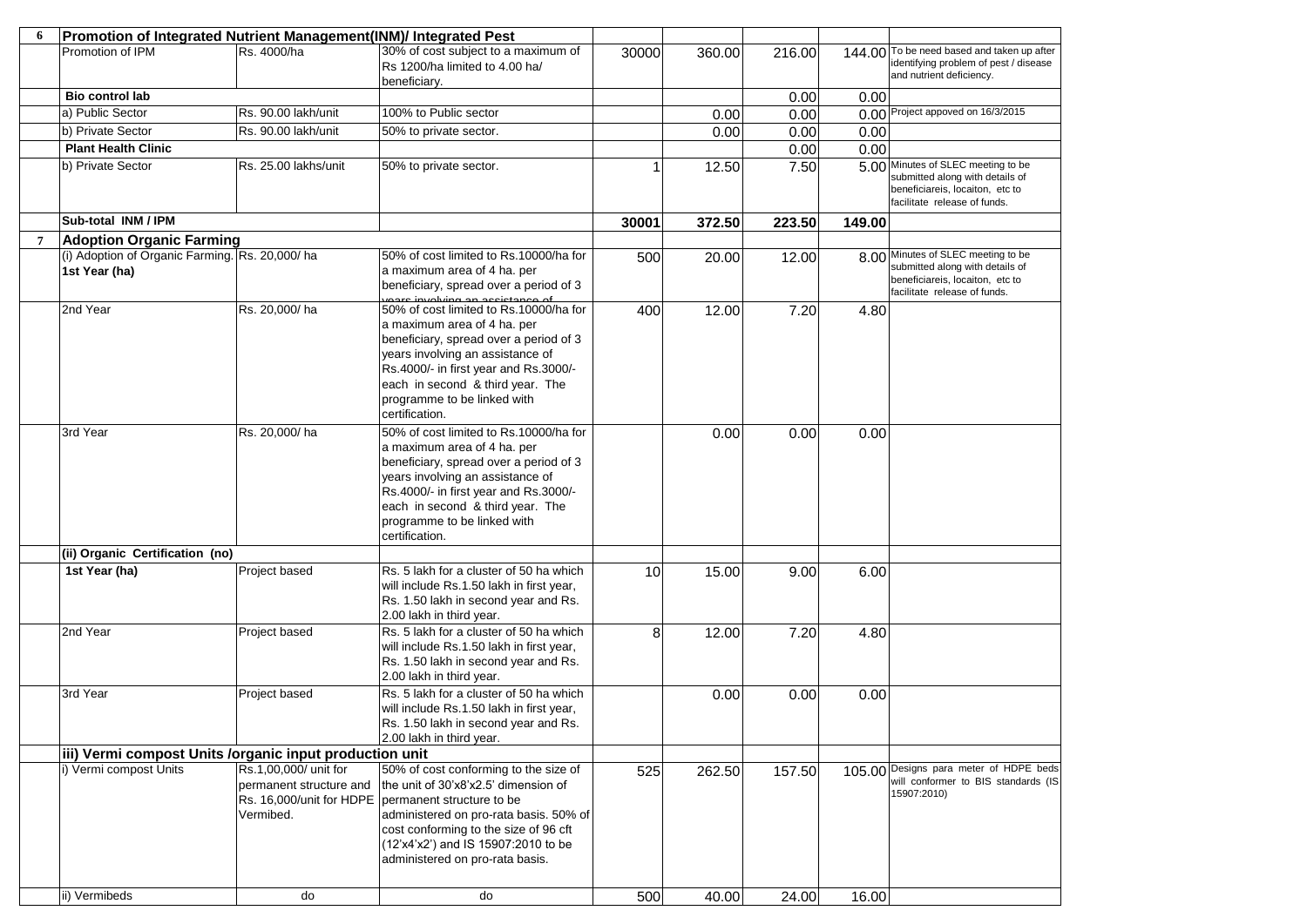|                  | Sub-total                                                   |                            |                                          |        |        |        |        |                                |
|------------------|-------------------------------------------------------------|----------------------------|------------------------------------------|--------|--------|--------|--------|--------------------------------|
|                  |                                                             |                            |                                          | 500.00 | 361.50 | 216.90 | 144.60 |                                |
|                  | <b>Certification for Good</b>                               | Rs. 10,000/ha              | 50% of the cost for maximum of           |        | 0.00   | 0.00   | 0.00   |                                |
|                  | Agricultural Practices (GAP),                               |                            | 4ha/beneficiary.                         |        |        |        |        |                                |
|                  | <b>Including infrastructure</b>                             |                            |                                          |        |        |        |        |                                |
|                  |                                                             |                            |                                          |        |        |        |        |                                |
|                  | <b>CoE</b>                                                  |                            |                                          |        |        |        |        |                                |
|                  | <b>Centre of Excellence for</b>                             | Rs.1000.00 lakh/ centre    | 100% of cost to public sector. This      |        | 881.00 | 528.60 |        | 352.40 Project to be submitted |
|                  | <b>Horticulture</b>                                         |                            | can be established through bi-lateral    |        |        |        |        |                                |
|                  |                                                             |                            | co-operation also.                       |        |        |        |        |                                |
|                  | <b>Total CoE</b>                                            |                            |                                          |        |        |        |        |                                |
|                  |                                                             |                            |                                          | 4      | 881.00 | 528.60 | 352.40 |                                |
| 8                | Pollination support through beekeeping                      |                            |                                          |        |        |        |        |                                |
|                  | Production of nucleus stock                                 | Rs. 20.00 lakh             | 100% of the cost.                        |        | 0.00   | 0.00   | 0.00   |                                |
|                  | (Public sector)                                             |                            |                                          |        |        |        |        |                                |
|                  | Production of bee                                           | colonies by Rs. 10.00 lakh | 40% of cost for producing min. of 2000   |        | 0.00   | 0.00   | 0.00   |                                |
|                  | bee breeder                                                 |                            | colonies / year                          |        |        |        |        |                                |
|                  | Honey bee colony                                            | Rs.2000/colony of 8        | 40% of cost limited to 50 colonies /     | 4000   | 32.00  | 19.20  | 12.80  |                                |
|                  |                                                             | frames                     | beneficiary.                             |        |        |        |        |                                |
|                  | <b>Hives</b>                                                | Rs 2000/ per hive.         | 40% of cost limited to 50 colonies /     | 4000   | 32.00  | 19.20  | 12.80  |                                |
|                  |                                                             |                            | beneficiary.                             |        |        |        |        |                                |
|                  | Equipment including honey                                   | Rs. 20,000/set             | 40% of the cost limited to one set per   | 55     | 4.40   | 2.64   | 1.76   |                                |
|                  | extractor (4 frame), food grade                             |                            | beneficiary.                             |        |        |        |        |                                |
|                  | container (30 kg), net, etc.                                |                            |                                          |        |        |        |        |                                |
|                  |                                                             |                            |                                          |        |        |        |        |                                |
|                  | Sub-total                                                   |                            |                                          | 4000   | 68.40  | 41.04  | 27.36  |                                |
| $\boldsymbol{9}$ | <b>Horticulture Mechanization</b>                           |                            |                                          |        |        |        |        |                                |
|                  | i) Tractor (upto 20 PTO HP)                                 | 3.00 lakh/unit             | 25% of cost, subject to a maximum of     | 225    | 168.75 | 101.25 | 67.50  |                                |
|                  |                                                             |                            | Rs. 0.75 lakh/unit for general category  |        |        |        |        |                                |
|                  |                                                             |                            | farmers, and in the case if SC, ST,      |        |        |        |        |                                |
|                  |                                                             |                            | Small & Marginal famers, women           |        |        |        |        |                                |
|                  |                                                             |                            | farmers and beneficiaries in NE states,  |        |        |        |        |                                |
|                  |                                                             |                            | 35% of cost, subject to a maximum of     |        |        |        |        |                                |
|                  |                                                             |                            | Rs. 1.00 lakh per unit.                  |        |        |        |        |                                |
|                  |                                                             |                            |                                          |        |        |        |        |                                |
|                  | i) Tractor (upto 20 PTO HP)                                 | 3.00 lakh/unit             | 25% of cost, subject to a maximum of     | 145    | 145.00 | 87.00  | 58.00  |                                |
|                  | (SC, ST, Small & Marginal                                   |                            | Rs. 0.75 lakh/unit for general category  |        |        |        |        |                                |
|                  | famers)                                                     |                            | farmers, and in the case if SC, ST,      |        |        |        |        |                                |
|                  |                                                             |                            | Small & Marginal famers, women           |        |        |        |        |                                |
|                  |                                                             |                            | farmers and beneficiaries in NE states,  |        |        |        |        |                                |
|                  |                                                             |                            | 35% of cost, subject to a maximum of     |        |        |        |        |                                |
|                  |                                                             |                            |                                          |        |        |        |        |                                |
|                  |                                                             |                            | Rs. 1.00 lakh per unit.                  |        |        |        |        |                                |
|                  | ii) Power Tiller                                            |                            |                                          |        |        |        |        |                                |
|                  | a) Power tiller (below 8 BHP)                               | 1.00 lakh per unit         | Subject to a maximum of Rs.0.40          | 50     | 20.00  | 12.00  | 8.00   |                                |
|                  |                                                             |                            | lakh/unit for general category farmers,  |        |        |        |        |                                |
|                  |                                                             |                            | and in the case if SC, ST, Small &       |        |        |        |        |                                |
|                  |                                                             |                            |                                          |        |        |        |        |                                |
|                  |                                                             |                            | Marginal farmers, women farmers and      |        |        |        |        |                                |
|                  |                                                             |                            | beneficiaries in NE states, subject of a |        |        |        |        |                                |
|                  |                                                             |                            | maximum of Rs. 0.50 lakh/unit.           |        |        |        |        |                                |
|                  |                                                             |                            |                                          |        |        |        |        |                                |
|                  | a) Power tiller (below 8 BHP)                               | 1.00 lakh per unit         | Subject to a maximum of Rs.0.40          | 120    | 60.00  | 36.00  | 24.00  |                                |
|                  | (SC, ST, Small & Marginal                                   |                            | lakh/unit for general category farmers,  |        |        |        |        |                                |
|                  | famers)                                                     |                            | and in the case if SC, ST, Small &       |        |        |        |        |                                |
|                  |                                                             |                            | Marginal farmers, women farmers and      |        |        |        |        |                                |
|                  |                                                             |                            | beneficiaries in NE states, subject of a |        |        |        |        |                                |
|                  |                                                             |                            | maximum of Rs. 0.50 lakh/unit.           |        |        |        |        |                                |
|                  |                                                             |                            |                                          |        |        |        |        |                                |
|                  | (iii) Tractor/Power tiller (below 20 BHP) driven equipments |                            |                                          |        |        |        |        |                                |
|                  |                                                             |                            |                                          |        |        |        |        |                                |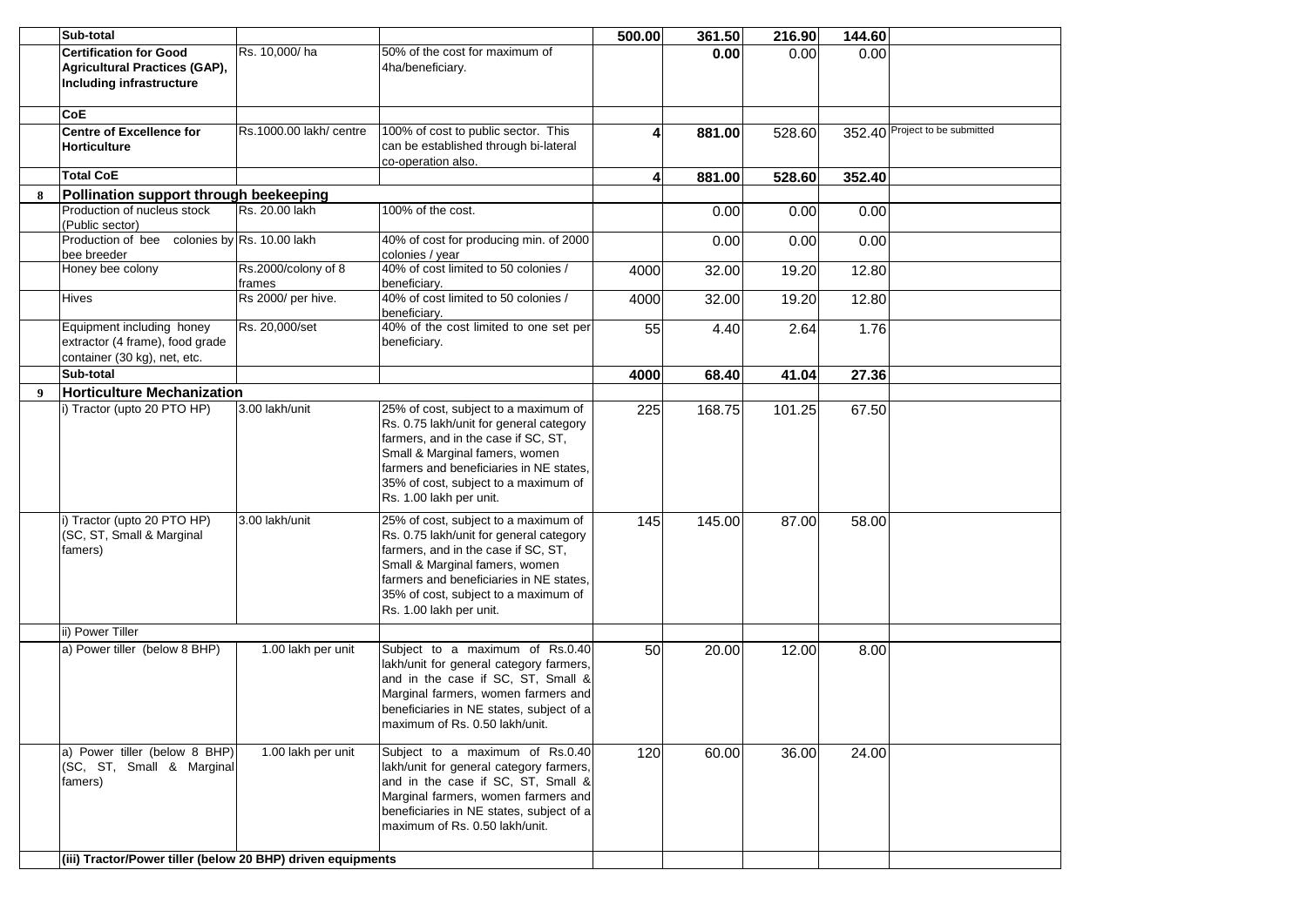|    | Land Development, tillage<br>a)<br>and seed<br>bed preparation<br>equipments                                            | 0.30 lakh per unit                                         | Subject to a maximum of Rs.0.12<br>lakh/unit for general category farmers,<br>and in the case if SC, ST, Small &<br>Marginal farmers, women farmers and<br>beneficiaries in NE states, subject of a<br>maximum of Rs. 0.15 lakh/unit.  |       | 0.00   | 0.00   | 0.00   |                                                                                                                                               |
|----|-------------------------------------------------------------------------------------------------------------------------|------------------------------------------------------------|----------------------------------------------------------------------------------------------------------------------------------------------------------------------------------------------------------------------------------------|-------|--------|--------|--------|-----------------------------------------------------------------------------------------------------------------------------------------------|
|    | 1) General                                                                                                              | -do-                                                       | -do-                                                                                                                                                                                                                                   | 1250  | 150.00 | 90.00  | 60.00  |                                                                                                                                               |
|    | iv) Self-propelled Horticulture<br>Machinery                                                                            | 2.50 lakh per unit                                         | Subject to a maximum of Rs. 1.00<br>lakh/unit for general category farmers,<br>and in the case if SC, ST, Small &<br>Marginal farmers, women farmers and<br>beneficiaries in NE states, subject of a<br>maximum of Rs. 1.25 lakh/unit. | 150   | 150.00 | 90.00  | 60.00  |                                                                                                                                               |
|    | iv) Self-propelled Horticulture<br>Machinery (SC, ST, Small &<br>Marginal famers)                                       | 2.50 lakh per unit                                         | Subject to a maximum of Rs. 1.00<br>lakh/unit for general category farmers,<br>and in the case if SC, ST, Small &<br>Marginal farmers, women farmers and<br>beneficiaries in NE states, subject of a<br>maximum of Rs. 1.25 lakh/unit. | 50    | 62.50  | 37.50  | 25.00  |                                                                                                                                               |
|    | Sub-total                                                                                                               |                                                            |                                                                                                                                                                                                                                        | 1990  | 756.25 | 453.75 | 302.50 |                                                                                                                                               |
|    | <b>Technology Dissemination</b><br>through demonstration/ Front<br><b>Line Demonstration (FLD)</b>                      | Rs. 25.00 lakh                                             | 75 % of cost in farmers' field and<br>100% of cost in farms belonging to<br>Public Sector, SAUs etc. No change                                                                                                                         |       | 20.00  | 12.00  |        | 8.00 Minutes of SLEC meeting to be<br>submitted along with details of<br>beneficiareis, locaiton, etc to<br>facilitate release of funds.      |
| 10 | Human Resource Development (HRD)                                                                                        |                                                            |                                                                                                                                                                                                                                        |       |        |        |        |                                                                                                                                               |
|    |                                                                                                                         | <b>Training of farmers</b>                                 |                                                                                                                                                                                                                                        |       |        | 0.00   | 0.00   |                                                                                                                                               |
|    | <b>Within the State</b>                                                                                                 | Rs. 1000/day per farmer<br>including transport             | 100% of the cost.                                                                                                                                                                                                                      | 8000  | 80.00  | 48.00  | 32.00  |                                                                                                                                               |
|    | Outside the state                                                                                                       | Project based as per<br>actual.                            | 100% of the cost.                                                                                                                                                                                                                      | 50    | 2.00   | 1.20   | 0.80   |                                                                                                                                               |
|    |                                                                                                                         | (e) Exposure visit of farmers                              |                                                                                                                                                                                                                                        |       |        |        |        |                                                                                                                                               |
|    | Outside the State                                                                                                       | Project based as per<br>actual.                            | 100% of the cost.                                                                                                                                                                                                                      | 13774 | 206.52 | 123.91 | 82.61  |                                                                                                                                               |
|    | Outside India                                                                                                           |                                                            | Rs. 4.00 lakh / participant Project Based. 100% of air/rail travel<br>cost.                                                                                                                                                            | 40.00 | 160.00 | 96.00  |        | 64.00 Project to be submitted                                                                                                                 |
|    |                                                                                                                         |                                                            | Training / study tour of technical staff/ field functionaries                                                                                                                                                                          |       |        | 0.00   | 0.00   |                                                                                                                                               |
|    | <b>Within the State</b>                                                                                                 | Rs.300/day per<br>participant plus TA/DA,<br>as admissible | 100% of the cost.                                                                                                                                                                                                                      | 378   | 1.13   | 0.68   | 0.45   |                                                                                                                                               |
|    | Study tour to progressive<br>States/ units (group of<br>minimum 5 participants)                                         | Rs.800/day per<br>participant plus TA/DA,<br>as admissible | 100% of the cost.                                                                                                                                                                                                                      | 375   | 3.00   | 1.80   | 1.20   |                                                                                                                                               |
|    | Outside India                                                                                                           |                                                            | Rs. 6.00 lakh / participant 100% of the cost on actual basis.                                                                                                                                                                          | 24    | 144.00 | 86.40  |        | 57.60 Project to be submitted                                                                                                                 |
|    | Sub-total                                                                                                               |                                                            |                                                                                                                                                                                                                                        | 22641 | 596.65 | 357.99 | 238.66 |                                                                                                                                               |
| 11 |                                                                                                                         | INTEGRATED POST HARVEST MANAGEMENT                         |                                                                                                                                                                                                                                        |       |        |        |        |                                                                                                                                               |
|    | Pack house / On farm<br>collection & storage unit                                                                       | Rs. 4.00 lakh/unit with<br>size of 9Mx6M                   | 50% of the capital cost.                                                                                                                                                                                                               | 440   | 880.00 | 528.00 |        | 352.00 Minutes of SLEC meeting to be<br>submitted along with details of<br>beneficiareis, locaiton,<br>etc to<br>facilitate release of funds. |
|    | Integrated pack house with<br>facilities for conveyer belt,<br>sorting, grading units, washing,<br>drying and weighing. | Rs. 50.00 lakh per unit<br>with size of 9Mx18M             | Credit linked back-ended subsidy @<br>35% of the cost of project in general<br>areas and 50% of cost in case Hilly &<br>Scheduled areas, per beneficiary.                                                                              |       |        | 0.00   | 0.00   |                                                                                                                                               |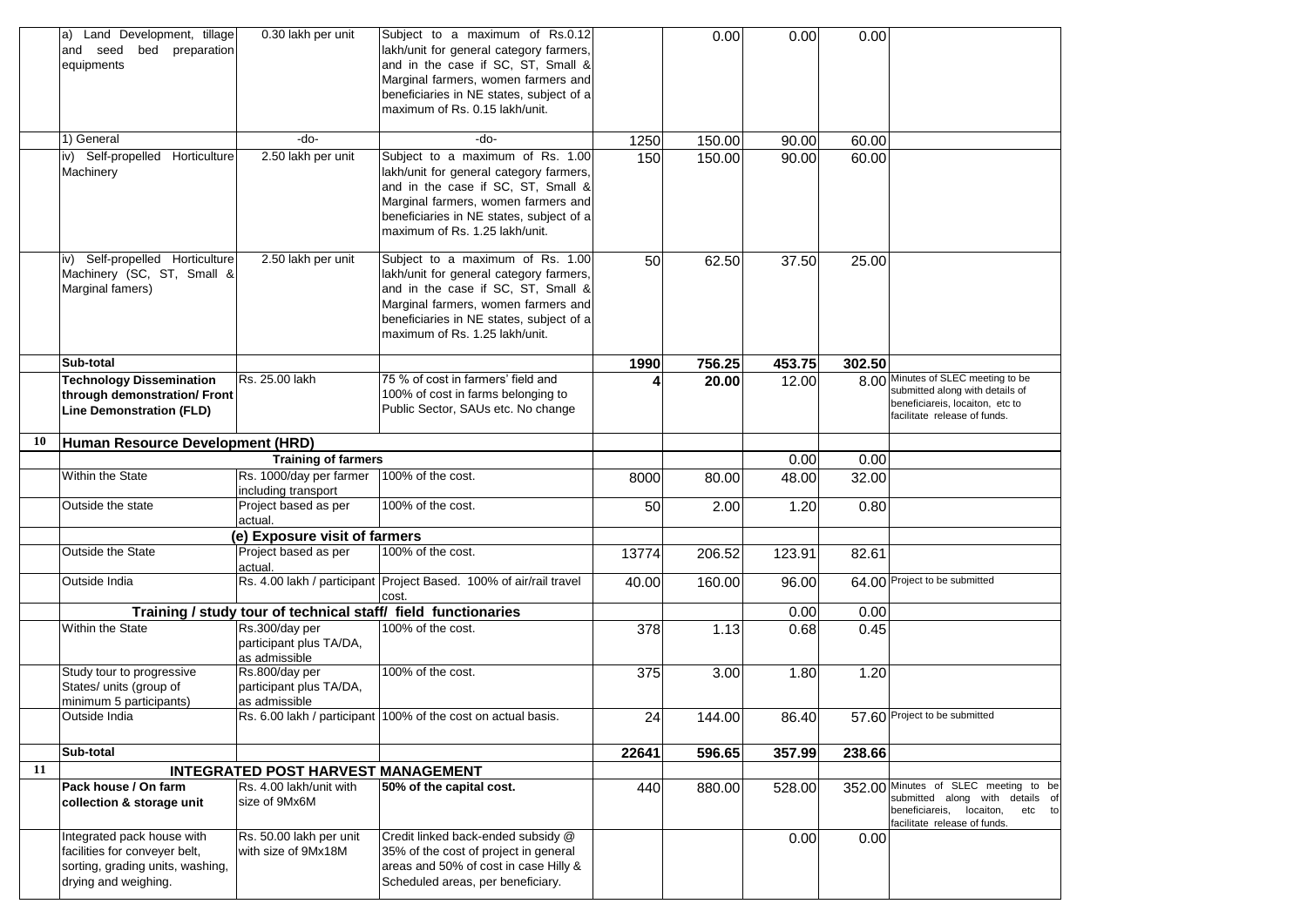|    | a) General Area                            | Rs. 50.00 lakh per unit                                  | Credit linked back-ended subsidy @                                                       | 10             | 175.00  | 105.00  | 70.00  |                                     |
|----|--------------------------------------------|----------------------------------------------------------|------------------------------------------------------------------------------------------|----------------|---------|---------|--------|-------------------------------------|
|    |                                            | with size of 9Mx18M                                      | 35% of the cost of project in general                                                    |                |         |         |        |                                     |
|    |                                            |                                                          | areas and 50% of cost in case Hilly &                                                    |                |         |         |        |                                     |
|    |                                            |                                                          | Scheduled areas, per beneficiary.                                                        |                |         |         |        |                                     |
|    | Pre-cooling unit                           | Rs. 25.00 lakh / unit with                               | Credit linked back-ended subsidy @                                                       | 5 <sub>l</sub> | 35.00   | 21.00   | 14.00  |                                     |
|    |                                            | capacity of                                              | 6MT. 35% of the cost of project in general                                               |                |         |         |        |                                     |
|    |                                            |                                                          | areas and 50% of cost in case Hilly &                                                    |                |         |         |        |                                     |
|    |                                            |                                                          | Scheduled areas, per beneficiary.                                                        |                |         |         |        |                                     |
|    |                                            | Cold Storage (Construction, Expansion and Modernisation) |                                                                                          |                |         |         |        |                                     |
|    |                                            |                                                          |                                                                                          |                |         |         |        |                                     |
|    |                                            |                                                          | i) Cold storage units Type 1 - basic mezzanine structure with large chamber (of >250 MT) |                |         |         |        |                                     |
|    | a) General Area                            | Rs. 8,000/MT, (max                                       | Credit linked back-ended subsidy @                                                       |                | 117.60  | 70.56   |        | 47.04 Project appoved on 16/3/2015  |
|    |                                            | 5,000 MT capacity)                                       | 35% of the cost of project in general                                                    |                |         |         |        |                                     |
|    |                                            |                                                          | areas and 50% of cost in case Hilly &                                                    |                |         |         |        |                                     |
|    |                                            |                                                          | Scheduled areas, per beneficiary.                                                        |                |         |         |        |                                     |
|    | Refer vans/ containers (general areas)     |                                                          |                                                                                          |                |         |         |        |                                     |
|    | a) General Area                            | Rs. 26.00 lakh for 9 MT                                  | Credit linked back-ended subsidy @                                                       |                | 63.70   | 38.22   | 25.48  |                                     |
|    |                                            | (NHM & HMNEH), and                                       | 35% of the cost of project in general                                                    |                |         |         |        |                                     |
|    |                                            | prorata basis for lesser                                 | areas and 50% of cost in case of Hilly                                                   |                |         |         |        |                                     |
|    |                                            | capacity, but not below 4                                | & Scheduled areas, per beneficiary.                                                      |                |         |         |        |                                     |
|    |                                            | MT.                                                      |                                                                                          |                |         |         |        |                                     |
|    | Ripening chamber                           | Rs. 1.00 lakh/MT.                                        | -do-                                                                                     | 13             | 168.00  | 100.80  | 67.20  |                                     |
|    | project in general areas                   |                                                          |                                                                                          |                |         |         |        |                                     |
|    | Primary/ Mobile / Minimal processing unit  |                                                          |                                                                                          |                |         |         |        |                                     |
|    | a) General Area                            | Rs. 25.00 lakh/unit.                                     | Credit linked back-ended subsidy @                                                       | 70             | 700.00  | 420.00  | 280.00 |                                     |
|    |                                            |                                                          | 40% of the capital cost of project in                                                    |                |         |         |        |                                     |
|    |                                            |                                                          | general areas and 55% in case of Hilly                                                   |                |         |         |        |                                     |
|    |                                            |                                                          | & Scheduled areas, per beneficiary.                                                      |                |         |         |        |                                     |
|    | Low cost onion storage                     | Rs. 1.75 lakh/per unit                                   | 50% of the total cost.                                                                   | 150            | 131.25  | 78.75   | 52.50  |                                     |
|    | structure (25 MT)                          |                                                          |                                                                                          |                |         |         |        |                                     |
|    |                                            |                                                          |                                                                                          |                |         |         |        |                                     |
|    |                                            |                                                          |                                                                                          |                |         |         |        |                                     |
|    | Sub-total                                  |                                                          |                                                                                          | 696.00         | 2270.55 | 1362.33 | 908.22 |                                     |
| 12 |                                            |                                                          | ESTABLISHMENT OF MARKETING INFRASTRUCTURE FOR                                            |                |         |         |        |                                     |
|    | <b>Wholesale markets</b>                   |                                                          |                                                                                          |                |         |         |        |                                     |
|    | a) General Area                            | Rs.100.00 crore/project                                  | Credit linked back-ended subsidy @                                                       | $\overline{2}$ | 182.73  | 109.64  |        | 73.09 Project to be submitted       |
|    |                                            |                                                          | 25% of the capital cost of project in                                                    |                |         |         |        |                                     |
|    |                                            |                                                          | general areas and 33.33% in case of                                                      |                |         |         |        |                                     |
|    |                                            |                                                          | Hilly & Scheduled areas for individual                                                   |                |         |         |        |                                     |
|    | Rural Markets/ Apni mandies/Direct markets |                                                          | entrepreneurs.                                                                           |                |         |         |        |                                     |
|    | la) General Area                           |                                                          | Credit linked back-ended subsidy @                                                       | 5 <sup>1</sup> |         |         |        | 16.00 Minutes of SLEC meeting to be |
|    |                                            | Rs. 25.00 lakh                                           | 40% of the capital cost of project in                                                    |                | 40.00   | 24.00   |        | submitted along with details of     |
|    |                                            |                                                          | general areas and 55% in case of Hilly                                                   |                |         |         |        | beneficiareis, locaiton,<br>etc to  |
|    |                                            |                                                          | & Scheduled areas, per beneficiary.                                                      |                |         |         |        | facilitate release of funds.        |
|    |                                            |                                                          |                                                                                          |                |         |         |        |                                     |
|    | <b>Static/Mobile Vending Cart/</b>         | Rs. 30,000/ unit                                         | 50% of total cost.                                                                       | 150            | 22.50   | 13.50   | 9.00   |                                     |
|    | platform with cool chamber.                |                                                          |                                                                                          |                |         |         |        |                                     |
|    | Sub-total                                  |                                                          |                                                                                          | 157.00         | 245.23  | 147.14  | 98.09  |                                     |
|    | <b>Total MKT</b>                           |                                                          |                                                                                          | 157.00         | 245.23  | 147.14  | 98.09  |                                     |
|    | <b>SPECIAL INTERVENTIONS</b>               |                                                          |                                                                                          |                |         |         |        |                                     |
|    |                                            |                                                          |                                                                                          |                |         |         |        |                                     |